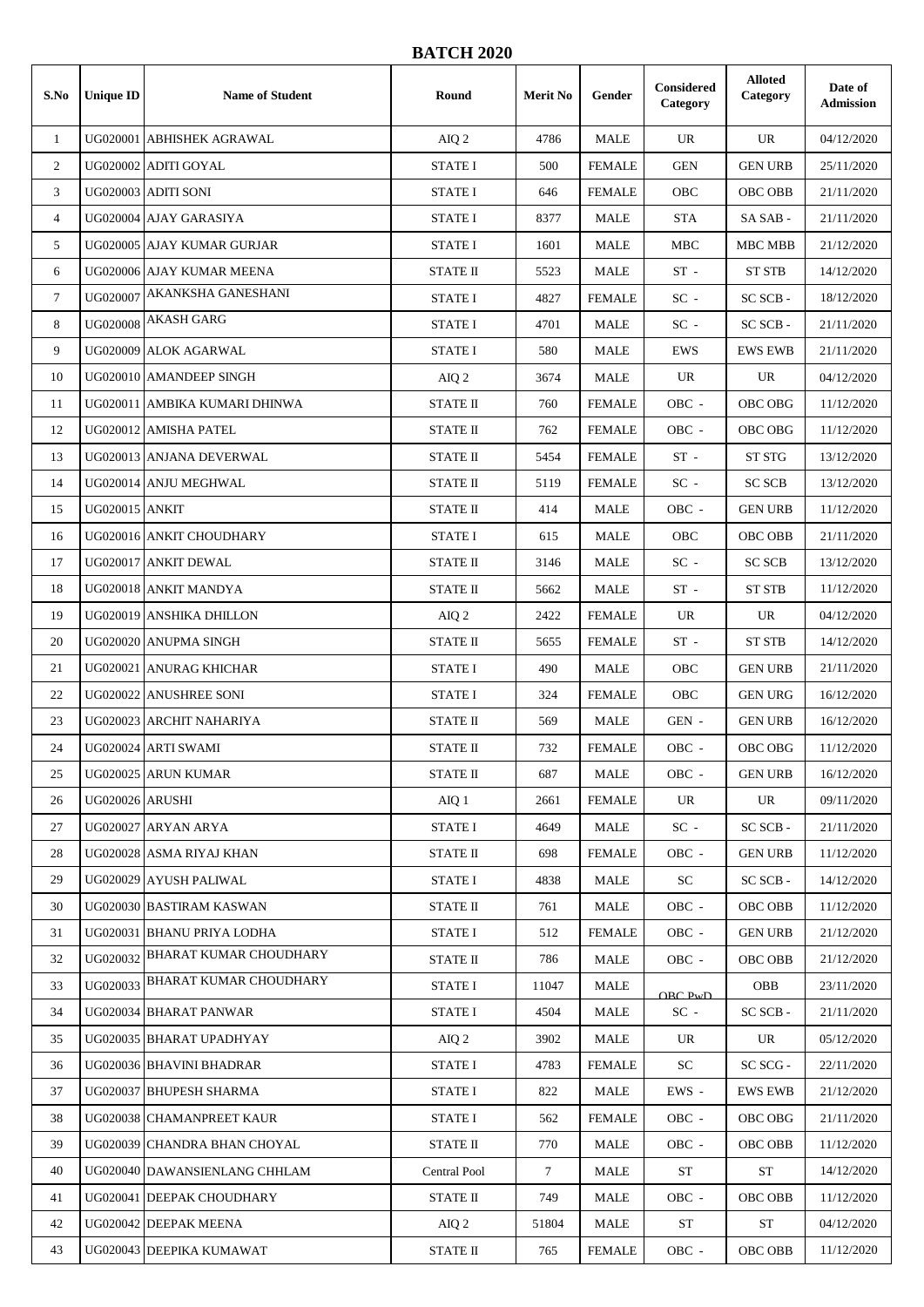| 44 |          | UG020044 DESH RAJ                     | AIQ 1                     | 17088  | <b>MALE</b>   | <b>SC</b>       | <b>SC</b>               | 12/11/2020 |
|----|----------|---------------------------------------|---------------------------|--------|---------------|-----------------|-------------------------|------------|
| 45 |          | UG020045 DEV SINGHAL                  | <b>STATE I</b>            | 509    | MALE          | EWS -           | <b>GEN URB</b>          | 16/12/2020 |
| 46 |          | UG020046 DEVENDRA KUMAR               | <b>STATE II</b>           | 12802  | MALE          | OBC PwD -       | OBC OBB                 | 11/12/2020 |
| 47 |          | UG020047 DEVESH JAIN                  | <b>STATE I</b>            | 350    | MALE          | GEN -           | <b>GEN URB</b>          | 18/12/2020 |
| 48 |          | UG020048 DHARAM RAJ MEENA             | <b>STATE II</b>           | 5811   | MALE          | $ST -$          | <b>ST STB</b>           | 16/12/2020 |
| 49 |          | UG020049 DHARMENDRA BENDA             | <b>STATE I</b>            | 563    | MALE          | OBC -           | OBC OBB                 | 21/11/2020 |
| 50 |          | UG020050 DHIRAJ KUMAR                 | <b>STATE I</b>            | 3836   | <b>MALE</b>   | SC <sub>1</sub> | SC SCB -                | 21/11/2020 |
| 51 |          | UG020051 DHRUV SAINI                  | AIQ 2                     | 5088   | MALE          | UR              | UR                      | 05/12/2020 |
| 52 |          | UG020052 DHRUV SINGH AZAD             | STATE II                  | 607    | MALE          | GEN -           | <b>GEN URB</b>          | 11/12/2020 |
| 53 |          | UG020053 DIKSHA GURNANI               | <b>STATE II</b>           | 640    | <b>FEMALE</b> | GEN -           | <b>GEN URG</b>          | 11/12/2020 |
| 54 |          | UG020054 DILEEP KUMAR                 | AIQ 1                     | 2834   | MALE          | OBC             | UR                      | 10/11/2020 |
| 55 |          | UG020055 DINESH PARIHAR               | <b>STATE I</b>            | 451    | MALE          | OBC             | <b>GEN URB</b>          | 24/11/2020 |
| 56 |          | UG020056 DIPESH KHANDELWAL            | STATE I                   | 732    | MALE          | EWS             | <b>EWS EWB</b>          | 14/12/2020 |
| 57 |          | UG020057 GANCHIDRING M MARAK          | Central Pool              | 16     | <b>FEMALE</b> | <b>ST</b>       | <b>ST</b>               | 16/12/2020 |
| 58 |          | UG020058 GANESH KUMAR                 | <b>STATE I</b>            | 1680   | MALE          | MBC             | MBC MBB                 | 21/11/2020 |
| 59 |          | UG020059 GAURAV GAHLOT                | <b>STATE I</b>            | 4462   | MALE          | <b>ST</b>       | ST STB -                | 21/11/2020 |
| 60 |          | UG020060 GAURAV KHANDELWAL            | <b>STATE II</b>           | 690    | MALE          | GEN -           | <b>GEN URB</b>          | 11/12/2020 |
| 61 |          | UG020061 GAUTAM CHAND                 | STATE I                   | 4668   | <b>MALE</b>   | SC              | SC SCB-                 | 21/11/2020 |
| 62 |          | UG020062 GUNJAN KHANDELWAL            | <b>STATE I</b>            | 870    | <b>FEMALE</b> | EWS             | <b>EWS EWG</b>          | 23/11/2020 |
| 63 |          | UG020063 HARI OM MEENA                | <b>STATE I</b>            | 4950   | MALE          | <b>ST</b>       | ${\rm ST}\ {\rm STB}$ - | 21/12/2020 |
| 64 |          | UG020064 HARISH KUMAR                 | STATE II                  | 695    | MALE          | OBC -           | <b>GEN URB</b>          | 11/12/2020 |
| 65 |          | UG020065 HARSHITA MEENA               | <b>STATE I</b>            | 8658   | <b>FEMALE</b> | <b>STA</b>      | SA SAB-                 | 18/12/2020 |
| 66 |          | UG020066 HARSHUL SONI                 | <b>STATE I</b>            | 521    | <b>FEMALE</b> | <b>GEN</b>      | <b>GEN URB</b>          | 21/11/2020 |
| 67 |          | UG020067 HEENAL SHARMA                | $\operatorname{STATE}$ II | 885    | <b>FEMALE</b> | EWS -           | <b>EWS EWB</b>          | 12/12/2020 |
| 68 |          | UG020068 HEMANT SAINI                 | <b>STATE II</b>           | 753    | MALE          | OBC -           | <b>OBC OBB</b>          | 11/12/2020 |
| 69 |          | UG020069 HIMANI BARANDA               | <b>STATE I</b>            | 150961 | <b>FEMALE</b> | <b>STA</b>      | SA SAG-                 | 21/11/2020 |
| 70 |          | UG020070 HIMANSHI KHANWANI            | <b>STATE II</b>           | 657    | <b>FEMALE</b> | GEN -           | <b>GEN URG</b>          | 11/12/2020 |
| 71 |          | UG020071 HIMANSHU AGRAWAL             | <b>STATE I</b>            | 932    | MALE          | EWS             | <b>EWS EWB</b>          | 21/12/2020 |
| 72 |          | UG020072 HIMANSHU S/O SHYAM LAL       | <b>STATE II</b>           | 1018   | MALE          | $EWS -$         | <b>EWS EWB</b>          | 12/12/2020 |
| 73 |          | UG020073 HIMANSHU S/O VEERENDRA SINGH | <b>STATE II</b>           | 678    | MALE          | OBC -           | <b>GEN URB</b>          | 18/12/2020 |
| 74 |          | UG020074 HITESHI BHATI                | <b>STATE I</b>            | 612    | <b>FEMALE</b> | <b>OBC</b>      | OBC OBG                 | 21/11/2020 |
| 75 |          | UG020075 ISHAN MANAT                  | <b>STATE I</b>            | 8344   | MALE          | <b>STA</b>      | SASAB-                  | 16/12/2020 |
| 76 |          | UG020076 ISHIKA AGRAWAL               | STATE I                   | 392    | <b>FEMALE</b> | GEN             | <b>GEN URG</b>          | 21/11/2020 |
| 77 |          | UG020077 ISHWAR SINGH SANKHLA         | AIQ 1                     | 3056   | <b>FEMALE</b> | UR              | UR                      | 11/11/2020 |
| 78 |          | UG020078 JAGDISH CHOUDHARY            | <b>STATE II</b>           | 696    | MALE          | OBC -           | <b>GEN URB</b>          | 11/12/2020 |
| 79 |          | UG020079 JAGRITI KANSARA              | AIQ 1                     | 2741   | <b>FEMALE</b> | <b>OBC</b>      | UR                      | 12/11/2020 |
| 80 |          | UG020080 JAI PRAKASH                  | <b>STATE II</b>           | 5165   | MALE          | $SC -$          | <b>SC SCB</b>           | 14/12/2020 |
| 81 | UG020081 | <b>JATIN GUPTA</b>                    | <b>STATE I</b>            | 417    | MALE          | <b>GEN</b>      | <b>GEN URB</b>          | 21/11/2020 |
| 82 |          | UG020082 JATIN JOSHI                  | <b>STATE II</b>           | 948    | MALE          | EWS -           | <b>EWS EWB</b>          | 12/12/2020 |
| 83 |          | UG020083 JAYESH PARMAR                | <b>STATE I</b>            | 8496   | MALE          | STA             | SASAB-                  | 21/11/2020 |
| 84 |          | UG020084 JAYSHREE SONI                | <b>STATE II</b>           | 668    | <b>FEMALE</b> | OBC -           | <b>GEN URG</b>          | 11/12/2020 |
| 85 |          | UG020085 JEET SINGH SAINI             | STATE I                   | 421    | MALE          | <b>OBC</b>      | <b>GEN URB</b>          | 21/11/2020 |
| 86 |          | UG020086 JITENDRA CHOUDHARY           | <b>STATE I</b>            | 561    | MALE          | OBC             | OBC OBB                 | 16/12/2020 |
| 87 | UG020087 | <b>JYOTI MALAV</b>                    | <b>STATE I</b>            | 424    | <b>FEMALE</b> | <b>OBC</b>      | <b>GEN URG</b>          | 21/11/2020 |
| 88 |          | UG020088 KAILASH BISHNOI              | <b>STATE I</b>            | 593    | MALE          | <b>OBC</b>      | OBC OBB                 | 21/11/2020 |
| 89 |          | UG020089 KAMALJEET JANGID             | <b>STATE I</b>            | 488    | MALE          | OBC             | <b>GEN URB</b>          | 21/11/2020 |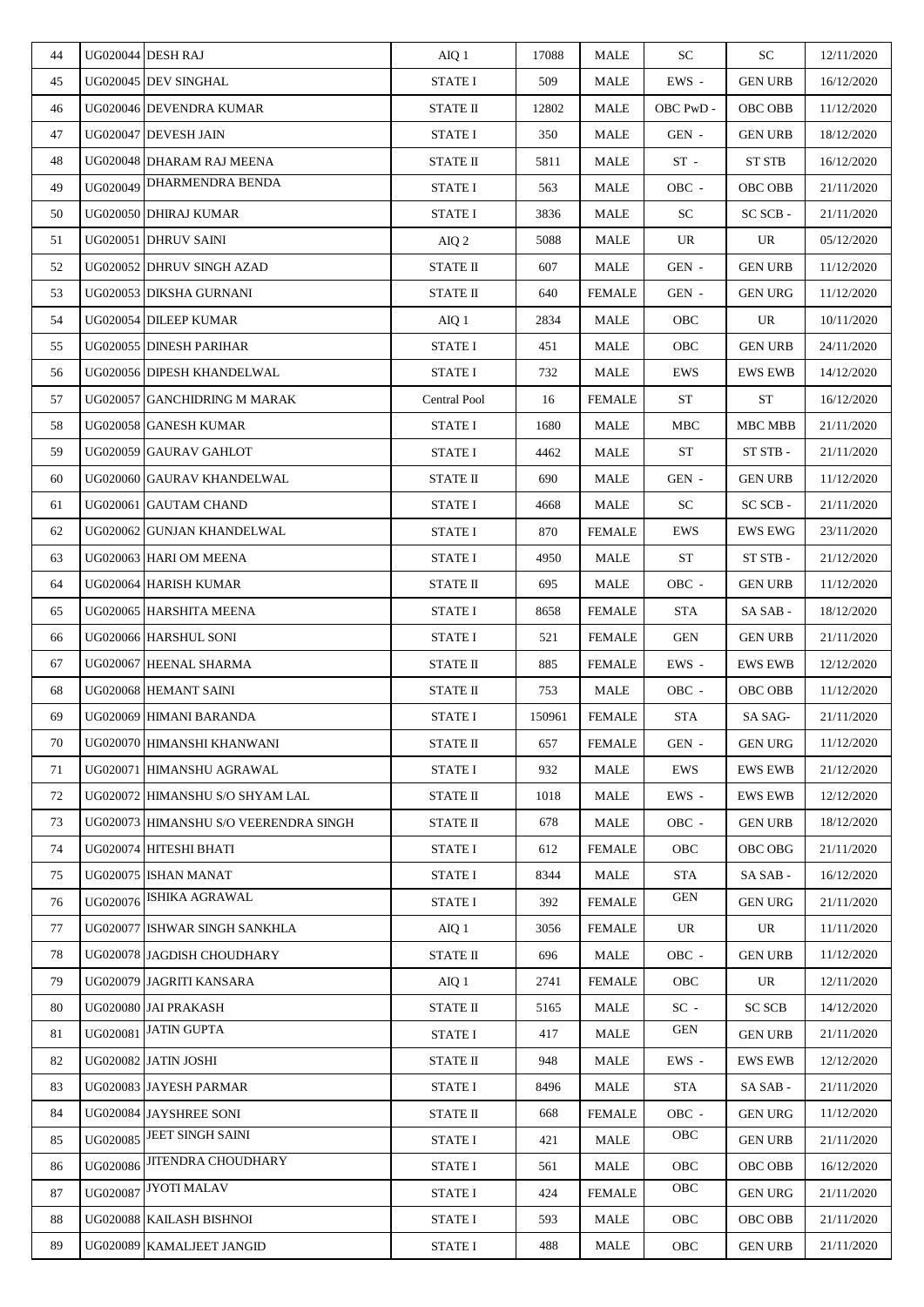| 91<br>UG020091 KANISHK UPADHYAY<br><b>STATE I</b><br>465<br>MALE<br>EWS<br><b>GEN URB</b><br>21/11/2020<br>92<br>UG020092 KAPIL BHAGORA<br><b>STATE I</b><br><b>STA</b><br>21/11/2020<br>8230<br>MALE<br>SA SAB -<br>93<br>UG020093 KAVITA GURJAR<br><b>STATE I</b><br>6445<br><b>FEMALE</b><br>MBC<br>MBG<br>22/11/2020<br>94<br>UG020094 KHIZER KHAN<br><b>STATE II</b><br>703<br>MALE<br>11/12/2020<br>GEN -<br><b>GEN URB</b><br>95<br>UG020095 KHUBI RAM BALOTH<br><b>STATE I</b><br>12599<br><b>MALE</b><br>ST PwD<br><b>STB</b><br>14/12/2020<br>96<br>UG020096 KHUSHALA RAM<br>3897<br>MALE<br>$SC -$<br>SC SCB-<br>21/11/2020<br><b>STATE I</b><br>97<br>UG020097 KHUSHALI JAIN<br>STATE II<br>706<br><b>FEMALE</b><br>GEN -<br><b>GEN URB</b><br>11/12/2020<br>98<br>UG020098 KHUSHWANT VERMA<br>4684<br>MALE<br>$SC -$<br>SC SCB-<br><b>STATE I</b><br>21/11/2020<br>99<br><b>UG020099 KIRAN</b><br>STATE I<br>3859<br>FEMALE<br>$SC -$<br>SC SCG -<br>22/11/2020<br>UG020100 KIRAN SHARMA<br>STATE II<br><b>FEMALE</b><br>EWS -<br>EWS EWG<br>100<br>1119<br>12/12/2020<br>101<br>UG020101 KOMAL CHOUDHARY<br><b>STATE II</b><br>707<br><b>FEMALE</b><br>OBC -<br><b>GEN URB</b><br>11/12/2020<br>UG020102 KOMAL CHOUHAN<br>$SC -$<br><b>SC SCB</b><br>102<br><b>STATE II</b><br>5076<br><b>FEMALE</b><br>13/12/2020<br>UG020103 KRITIKA BENIWAL<br>$SC -$<br>SC SCG -<br>103<br><b>STATE I</b><br>4606<br><b>FEMALE</b><br>18/12/2020<br>UG020104 KULJEET SUTHAR<br><b>STATE II</b><br>104<br>MALE<br>OBC -<br><b>GEN URB</b><br>11/12/2020<br>686<br>105<br><b>UG020105 KUMUD</b><br>UR<br>UR<br>03/12/2020<br>AIQ 2<br>4595<br>FEMALE<br>106<br>UG020106 KUSH CHAUDHARY<br>AIQ 2<br>3364<br>MALE<br>EW<br>UR<br>02/12/2020<br>107<br>UG020107 KUSHAL SINGH<br>$SC -$<br>SC SCB-<br>21/11/2020<br><b>STATE I</b><br>4793<br>MALE<br>108<br>UG020108 LAKHAN SHARMA<br><b>STATE I</b><br>739<br><b>MALE</b><br>EWS<br>EWS EWB -<br>14/12/2020<br>109<br>UG020109 LALIT<br>12/12/2020<br>STATE II<br>1079<br>MALE<br>$MBC -$<br>MBC MBB<br>UG020110 LAXMAN KUMAR<br>110<br>STATE II<br>782<br>MALE<br>OBC -<br>OBC OBB<br>11/12/2020<br>UG020111 LOKENDRA AGARWAL<br>111<br><b>STATE II</b><br>626<br>MALE<br>GEN -<br><b>GEN URB</b><br>11/12/2020<br>UG020112 LOKESH CHOUDHARY<br>112<br>AIQ 1<br>3060<br>MALE<br><b>OBC</b><br>UR<br>10/11/2020<br>UG020113 MADHU MEENA<br>113<br>STATE II<br>5752<br><b>FEMALE</b><br>$ST -$<br><b>ST STB</b><br>21/12/2020<br>UG020114 MAHAVEER SONI<br>114<br>Central Pool<br>148089<br>MALE<br>UR<br>UR<br>21/12/2020<br>UG020115 MAHESH KUMAR GADHWAL<br><b>STATE II</b><br>679<br>115<br>MALE<br>OBC -<br><b>GEN URB</b><br>11/12/2020<br>116<br>UG020116 MAHIPAL BAPORIYA<br><b>STATE II</b><br>408<br><b>MALE</b><br>OBC -<br><b>GEN URB</b><br>11/12/2020<br>UG020117 MAHIPAL CHOUDHARY<br>117<br>STATE II<br>683<br><b>MALE</b><br>OBC -<br><b>GEN URB</b><br>11/12/2020<br>UG020118 MANEESHA KUMARI<br>118<br>UR<br>UR<br>AIQ 2<br>5054<br><b>FEMALE</b><br>03/12/2020<br>119<br>UG020119 MANISH CHOUDHARY<br><b>STATE I</b><br>MALE<br>OBC<br><b>GEN URB -</b><br>215<br>21/11/2020<br>120<br>UG020120 MANISH DODIYAR<br><b>STATE I</b><br>MALE<br><b>STA</b><br>SASAB-<br>21/11/2020<br>8514<br>UG020121 MANISH RAJAWAT<br>OBC OBB-<br>121<br>STATE I<br>565<br>MALE<br><b>OBC</b><br>14/12/2020<br>122<br>UG020122 MANISHA PATEL<br>498<br>OBC<br><b>GEN URB -</b><br><b>STATE I</b><br><b>FEMALE</b><br>21/11/2020<br>UG020123 MANJU CHOUDHARY<br>123<br>STATE II<br>804<br><b>FEMALE</b><br>OBC -<br>OBC OBB<br>12/12/2020<br>UG020124 MANPREET KAUR<br>124<br><b>STATE I</b><br><b>FEMALE</b><br><b>OBG</b><br>21/11/2020<br>12492<br><b>OBC</b><br>UG020125 MANSI SINGH<br><b>STATE I</b><br>533<br><b>FEMALE</b><br><b>GEN URB</b><br>125<br>GEN<br>21/11/2020<br>126<br>UG020126 MAYANK KUMAR MEENA<br><b>STATE II</b><br>$ST -$<br><b>ST STB</b><br>21.12.2020<br>5724<br>MALE<br>127<br>UG020127 MEHAI SINGH<br><b>STATE I</b><br>543<br><b>FEMALE</b><br>GEN<br><b>GEN URB</b><br>21.11.2020<br>UG020128 MOHD SAIID<br>722<br>12.12.2020<br>128<br><b>STATE II</b><br>OBC -<br>OBC OBB<br>MALE<br>UG020129 MOHIT KUMAR<br>$SC -$<br>SC SCB-<br>24.11.2020<br>129<br>STATE I<br>4694<br>MALE<br>UG020130 MUGDHA GUPTA<br>653<br>11.12.2020<br>130<br><b>STATE II</b><br><b>FEMALE</b><br>GEN -<br><b>GEN URG</b><br>UG020131 MUKESH CHOUDHARY<br>131<br><b>STATE II</b><br>OBC -<br>OBC OBB<br>12.12.2020<br>816<br>MALE<br>132<br><b>FEMALE</b><br>24.11.2020<br>UG020132 MUSKAN MAHAWAR<br><b>STATE I</b><br>4598<br>$SC -$<br>SC SCG -<br>133<br>UG020133 NANCY GEHLOT<br><b>STATE I</b><br>250<br><b>FEMALE</b><br>GEN<br><b>GEN URG</b><br>21.11.2020<br>UG020134 NARENDRA DEWASI<br>134<br>MBC MBB<br>19.12.2020<br>STATE I<br>1306<br>MALE<br>MBC<br>135<br>UG020135 NAVEEN CHOUDHARY<br><b>STATE I</b><br>490<br>OBC<br><b>GEN URB</b><br>21.11.2020<br>MALE | 90 | UG020090 KANIKA MIDDHA | <b>STATE II</b> | 710 | FEMALE | GEN - | <b>GEN URB</b> | 11/12/2020 |
|------------------------------------------------------------------------------------------------------------------------------------------------------------------------------------------------------------------------------------------------------------------------------------------------------------------------------------------------------------------------------------------------------------------------------------------------------------------------------------------------------------------------------------------------------------------------------------------------------------------------------------------------------------------------------------------------------------------------------------------------------------------------------------------------------------------------------------------------------------------------------------------------------------------------------------------------------------------------------------------------------------------------------------------------------------------------------------------------------------------------------------------------------------------------------------------------------------------------------------------------------------------------------------------------------------------------------------------------------------------------------------------------------------------------------------------------------------------------------------------------------------------------------------------------------------------------------------------------------------------------------------------------------------------------------------------------------------------------------------------------------------------------------------------------------------------------------------------------------------------------------------------------------------------------------------------------------------------------------------------------------------------------------------------------------------------------------------------------------------------------------------------------------------------------------------------------------------------------------------------------------------------------------------------------------------------------------------------------------------------------------------------------------------------------------------------------------------------------------------------------------------------------------------------------------------------------------------------------------------------------------------------------------------------------------------------------------------------------------------------------------------------------------------------------------------------------------------------------------------------------------------------------------------------------------------------------------------------------------------------------------------------------------------------------------------------------------------------------------------------------------------------------------------------------------------------------------------------------------------------------------------------------------------------------------------------------------------------------------------------------------------------------------------------------------------------------------------------------------------------------------------------------------------------------------------------------------------------------------------------------------------------------------------------------------------------------------------------------------------------------------------------------------------------------------------------------------------------------------------------------------------------------------------------------------------------------------------------------------------------------------------------------------------------------------------------------------------------------------------------------------------------------------------------------------------------------------------------------------------------------------------------------------------------------------------------------------------------------------------------------------------------------------------------------------------------------------------------------------------------------------------------------------------------------------------------------------------------------------------------------------------------------------------------------------------------------------------------------------------------------------------------------------------------------------------------------------------------------------------------------------------------------------------------------------------------|----|------------------------|-----------------|-----|--------|-------|----------------|------------|
|                                                                                                                                                                                                                                                                                                                                                                                                                                                                                                                                                                                                                                                                                                                                                                                                                                                                                                                                                                                                                                                                                                                                                                                                                                                                                                                                                                                                                                                                                                                                                                                                                                                                                                                                                                                                                                                                                                                                                                                                                                                                                                                                                                                                                                                                                                                                                                                                                                                                                                                                                                                                                                                                                                                                                                                                                                                                                                                                                                                                                                                                                                                                                                                                                                                                                                                                                                                                                                                                                                                                                                                                                                                                                                                                                                                                                                                                                                                                                                                                                                                                                                                                                                                                                                                                                                                                                                                                                                                                                                                                                                                                                                                                                                                                                                                                                                                                                                                                          |    |                        |                 |     |        |       |                |            |
|                                                                                                                                                                                                                                                                                                                                                                                                                                                                                                                                                                                                                                                                                                                                                                                                                                                                                                                                                                                                                                                                                                                                                                                                                                                                                                                                                                                                                                                                                                                                                                                                                                                                                                                                                                                                                                                                                                                                                                                                                                                                                                                                                                                                                                                                                                                                                                                                                                                                                                                                                                                                                                                                                                                                                                                                                                                                                                                                                                                                                                                                                                                                                                                                                                                                                                                                                                                                                                                                                                                                                                                                                                                                                                                                                                                                                                                                                                                                                                                                                                                                                                                                                                                                                                                                                                                                                                                                                                                                                                                                                                                                                                                                                                                                                                                                                                                                                                                                          |    |                        |                 |     |        |       |                |            |
|                                                                                                                                                                                                                                                                                                                                                                                                                                                                                                                                                                                                                                                                                                                                                                                                                                                                                                                                                                                                                                                                                                                                                                                                                                                                                                                                                                                                                                                                                                                                                                                                                                                                                                                                                                                                                                                                                                                                                                                                                                                                                                                                                                                                                                                                                                                                                                                                                                                                                                                                                                                                                                                                                                                                                                                                                                                                                                                                                                                                                                                                                                                                                                                                                                                                                                                                                                                                                                                                                                                                                                                                                                                                                                                                                                                                                                                                                                                                                                                                                                                                                                                                                                                                                                                                                                                                                                                                                                                                                                                                                                                                                                                                                                                                                                                                                                                                                                                                          |    |                        |                 |     |        |       |                |            |
|                                                                                                                                                                                                                                                                                                                                                                                                                                                                                                                                                                                                                                                                                                                                                                                                                                                                                                                                                                                                                                                                                                                                                                                                                                                                                                                                                                                                                                                                                                                                                                                                                                                                                                                                                                                                                                                                                                                                                                                                                                                                                                                                                                                                                                                                                                                                                                                                                                                                                                                                                                                                                                                                                                                                                                                                                                                                                                                                                                                                                                                                                                                                                                                                                                                                                                                                                                                                                                                                                                                                                                                                                                                                                                                                                                                                                                                                                                                                                                                                                                                                                                                                                                                                                                                                                                                                                                                                                                                                                                                                                                                                                                                                                                                                                                                                                                                                                                                                          |    |                        |                 |     |        |       |                |            |
|                                                                                                                                                                                                                                                                                                                                                                                                                                                                                                                                                                                                                                                                                                                                                                                                                                                                                                                                                                                                                                                                                                                                                                                                                                                                                                                                                                                                                                                                                                                                                                                                                                                                                                                                                                                                                                                                                                                                                                                                                                                                                                                                                                                                                                                                                                                                                                                                                                                                                                                                                                                                                                                                                                                                                                                                                                                                                                                                                                                                                                                                                                                                                                                                                                                                                                                                                                                                                                                                                                                                                                                                                                                                                                                                                                                                                                                                                                                                                                                                                                                                                                                                                                                                                                                                                                                                                                                                                                                                                                                                                                                                                                                                                                                                                                                                                                                                                                                                          |    |                        |                 |     |        |       |                |            |
|                                                                                                                                                                                                                                                                                                                                                                                                                                                                                                                                                                                                                                                                                                                                                                                                                                                                                                                                                                                                                                                                                                                                                                                                                                                                                                                                                                                                                                                                                                                                                                                                                                                                                                                                                                                                                                                                                                                                                                                                                                                                                                                                                                                                                                                                                                                                                                                                                                                                                                                                                                                                                                                                                                                                                                                                                                                                                                                                                                                                                                                                                                                                                                                                                                                                                                                                                                                                                                                                                                                                                                                                                                                                                                                                                                                                                                                                                                                                                                                                                                                                                                                                                                                                                                                                                                                                                                                                                                                                                                                                                                                                                                                                                                                                                                                                                                                                                                                                          |    |                        |                 |     |        |       |                |            |
|                                                                                                                                                                                                                                                                                                                                                                                                                                                                                                                                                                                                                                                                                                                                                                                                                                                                                                                                                                                                                                                                                                                                                                                                                                                                                                                                                                                                                                                                                                                                                                                                                                                                                                                                                                                                                                                                                                                                                                                                                                                                                                                                                                                                                                                                                                                                                                                                                                                                                                                                                                                                                                                                                                                                                                                                                                                                                                                                                                                                                                                                                                                                                                                                                                                                                                                                                                                                                                                                                                                                                                                                                                                                                                                                                                                                                                                                                                                                                                                                                                                                                                                                                                                                                                                                                                                                                                                                                                                                                                                                                                                                                                                                                                                                                                                                                                                                                                                                          |    |                        |                 |     |        |       |                |            |
|                                                                                                                                                                                                                                                                                                                                                                                                                                                                                                                                                                                                                                                                                                                                                                                                                                                                                                                                                                                                                                                                                                                                                                                                                                                                                                                                                                                                                                                                                                                                                                                                                                                                                                                                                                                                                                                                                                                                                                                                                                                                                                                                                                                                                                                                                                                                                                                                                                                                                                                                                                                                                                                                                                                                                                                                                                                                                                                                                                                                                                                                                                                                                                                                                                                                                                                                                                                                                                                                                                                                                                                                                                                                                                                                                                                                                                                                                                                                                                                                                                                                                                                                                                                                                                                                                                                                                                                                                                                                                                                                                                                                                                                                                                                                                                                                                                                                                                                                          |    |                        |                 |     |        |       |                |            |
|                                                                                                                                                                                                                                                                                                                                                                                                                                                                                                                                                                                                                                                                                                                                                                                                                                                                                                                                                                                                                                                                                                                                                                                                                                                                                                                                                                                                                                                                                                                                                                                                                                                                                                                                                                                                                                                                                                                                                                                                                                                                                                                                                                                                                                                                                                                                                                                                                                                                                                                                                                                                                                                                                                                                                                                                                                                                                                                                                                                                                                                                                                                                                                                                                                                                                                                                                                                                                                                                                                                                                                                                                                                                                                                                                                                                                                                                                                                                                                                                                                                                                                                                                                                                                                                                                                                                                                                                                                                                                                                                                                                                                                                                                                                                                                                                                                                                                                                                          |    |                        |                 |     |        |       |                |            |
|                                                                                                                                                                                                                                                                                                                                                                                                                                                                                                                                                                                                                                                                                                                                                                                                                                                                                                                                                                                                                                                                                                                                                                                                                                                                                                                                                                                                                                                                                                                                                                                                                                                                                                                                                                                                                                                                                                                                                                                                                                                                                                                                                                                                                                                                                                                                                                                                                                                                                                                                                                                                                                                                                                                                                                                                                                                                                                                                                                                                                                                                                                                                                                                                                                                                                                                                                                                                                                                                                                                                                                                                                                                                                                                                                                                                                                                                                                                                                                                                                                                                                                                                                                                                                                                                                                                                                                                                                                                                                                                                                                                                                                                                                                                                                                                                                                                                                                                                          |    |                        |                 |     |        |       |                |            |
|                                                                                                                                                                                                                                                                                                                                                                                                                                                                                                                                                                                                                                                                                                                                                                                                                                                                                                                                                                                                                                                                                                                                                                                                                                                                                                                                                                                                                                                                                                                                                                                                                                                                                                                                                                                                                                                                                                                                                                                                                                                                                                                                                                                                                                                                                                                                                                                                                                                                                                                                                                                                                                                                                                                                                                                                                                                                                                                                                                                                                                                                                                                                                                                                                                                                                                                                                                                                                                                                                                                                                                                                                                                                                                                                                                                                                                                                                                                                                                                                                                                                                                                                                                                                                                                                                                                                                                                                                                                                                                                                                                                                                                                                                                                                                                                                                                                                                                                                          |    |                        |                 |     |        |       |                |            |
|                                                                                                                                                                                                                                                                                                                                                                                                                                                                                                                                                                                                                                                                                                                                                                                                                                                                                                                                                                                                                                                                                                                                                                                                                                                                                                                                                                                                                                                                                                                                                                                                                                                                                                                                                                                                                                                                                                                                                                                                                                                                                                                                                                                                                                                                                                                                                                                                                                                                                                                                                                                                                                                                                                                                                                                                                                                                                                                                                                                                                                                                                                                                                                                                                                                                                                                                                                                                                                                                                                                                                                                                                                                                                                                                                                                                                                                                                                                                                                                                                                                                                                                                                                                                                                                                                                                                                                                                                                                                                                                                                                                                                                                                                                                                                                                                                                                                                                                                          |    |                        |                 |     |        |       |                |            |
|                                                                                                                                                                                                                                                                                                                                                                                                                                                                                                                                                                                                                                                                                                                                                                                                                                                                                                                                                                                                                                                                                                                                                                                                                                                                                                                                                                                                                                                                                                                                                                                                                                                                                                                                                                                                                                                                                                                                                                                                                                                                                                                                                                                                                                                                                                                                                                                                                                                                                                                                                                                                                                                                                                                                                                                                                                                                                                                                                                                                                                                                                                                                                                                                                                                                                                                                                                                                                                                                                                                                                                                                                                                                                                                                                                                                                                                                                                                                                                                                                                                                                                                                                                                                                                                                                                                                                                                                                                                                                                                                                                                                                                                                                                                                                                                                                                                                                                                                          |    |                        |                 |     |        |       |                |            |
|                                                                                                                                                                                                                                                                                                                                                                                                                                                                                                                                                                                                                                                                                                                                                                                                                                                                                                                                                                                                                                                                                                                                                                                                                                                                                                                                                                                                                                                                                                                                                                                                                                                                                                                                                                                                                                                                                                                                                                                                                                                                                                                                                                                                                                                                                                                                                                                                                                                                                                                                                                                                                                                                                                                                                                                                                                                                                                                                                                                                                                                                                                                                                                                                                                                                                                                                                                                                                                                                                                                                                                                                                                                                                                                                                                                                                                                                                                                                                                                                                                                                                                                                                                                                                                                                                                                                                                                                                                                                                                                                                                                                                                                                                                                                                                                                                                                                                                                                          |    |                        |                 |     |        |       |                |            |
|                                                                                                                                                                                                                                                                                                                                                                                                                                                                                                                                                                                                                                                                                                                                                                                                                                                                                                                                                                                                                                                                                                                                                                                                                                                                                                                                                                                                                                                                                                                                                                                                                                                                                                                                                                                                                                                                                                                                                                                                                                                                                                                                                                                                                                                                                                                                                                                                                                                                                                                                                                                                                                                                                                                                                                                                                                                                                                                                                                                                                                                                                                                                                                                                                                                                                                                                                                                                                                                                                                                                                                                                                                                                                                                                                                                                                                                                                                                                                                                                                                                                                                                                                                                                                                                                                                                                                                                                                                                                                                                                                                                                                                                                                                                                                                                                                                                                                                                                          |    |                        |                 |     |        |       |                |            |
|                                                                                                                                                                                                                                                                                                                                                                                                                                                                                                                                                                                                                                                                                                                                                                                                                                                                                                                                                                                                                                                                                                                                                                                                                                                                                                                                                                                                                                                                                                                                                                                                                                                                                                                                                                                                                                                                                                                                                                                                                                                                                                                                                                                                                                                                                                                                                                                                                                                                                                                                                                                                                                                                                                                                                                                                                                                                                                                                                                                                                                                                                                                                                                                                                                                                                                                                                                                                                                                                                                                                                                                                                                                                                                                                                                                                                                                                                                                                                                                                                                                                                                                                                                                                                                                                                                                                                                                                                                                                                                                                                                                                                                                                                                                                                                                                                                                                                                                                          |    |                        |                 |     |        |       |                |            |
|                                                                                                                                                                                                                                                                                                                                                                                                                                                                                                                                                                                                                                                                                                                                                                                                                                                                                                                                                                                                                                                                                                                                                                                                                                                                                                                                                                                                                                                                                                                                                                                                                                                                                                                                                                                                                                                                                                                                                                                                                                                                                                                                                                                                                                                                                                                                                                                                                                                                                                                                                                                                                                                                                                                                                                                                                                                                                                                                                                                                                                                                                                                                                                                                                                                                                                                                                                                                                                                                                                                                                                                                                                                                                                                                                                                                                                                                                                                                                                                                                                                                                                                                                                                                                                                                                                                                                                                                                                                                                                                                                                                                                                                                                                                                                                                                                                                                                                                                          |    |                        |                 |     |        |       |                |            |
|                                                                                                                                                                                                                                                                                                                                                                                                                                                                                                                                                                                                                                                                                                                                                                                                                                                                                                                                                                                                                                                                                                                                                                                                                                                                                                                                                                                                                                                                                                                                                                                                                                                                                                                                                                                                                                                                                                                                                                                                                                                                                                                                                                                                                                                                                                                                                                                                                                                                                                                                                                                                                                                                                                                                                                                                                                                                                                                                                                                                                                                                                                                                                                                                                                                                                                                                                                                                                                                                                                                                                                                                                                                                                                                                                                                                                                                                                                                                                                                                                                                                                                                                                                                                                                                                                                                                                                                                                                                                                                                                                                                                                                                                                                                                                                                                                                                                                                                                          |    |                        |                 |     |        |       |                |            |
|                                                                                                                                                                                                                                                                                                                                                                                                                                                                                                                                                                                                                                                                                                                                                                                                                                                                                                                                                                                                                                                                                                                                                                                                                                                                                                                                                                                                                                                                                                                                                                                                                                                                                                                                                                                                                                                                                                                                                                                                                                                                                                                                                                                                                                                                                                                                                                                                                                                                                                                                                                                                                                                                                                                                                                                                                                                                                                                                                                                                                                                                                                                                                                                                                                                                                                                                                                                                                                                                                                                                                                                                                                                                                                                                                                                                                                                                                                                                                                                                                                                                                                                                                                                                                                                                                                                                                                                                                                                                                                                                                                                                                                                                                                                                                                                                                                                                                                                                          |    |                        |                 |     |        |       |                |            |
|                                                                                                                                                                                                                                                                                                                                                                                                                                                                                                                                                                                                                                                                                                                                                                                                                                                                                                                                                                                                                                                                                                                                                                                                                                                                                                                                                                                                                                                                                                                                                                                                                                                                                                                                                                                                                                                                                                                                                                                                                                                                                                                                                                                                                                                                                                                                                                                                                                                                                                                                                                                                                                                                                                                                                                                                                                                                                                                                                                                                                                                                                                                                                                                                                                                                                                                                                                                                                                                                                                                                                                                                                                                                                                                                                                                                                                                                                                                                                                                                                                                                                                                                                                                                                                                                                                                                                                                                                                                                                                                                                                                                                                                                                                                                                                                                                                                                                                                                          |    |                        |                 |     |        |       |                |            |
|                                                                                                                                                                                                                                                                                                                                                                                                                                                                                                                                                                                                                                                                                                                                                                                                                                                                                                                                                                                                                                                                                                                                                                                                                                                                                                                                                                                                                                                                                                                                                                                                                                                                                                                                                                                                                                                                                                                                                                                                                                                                                                                                                                                                                                                                                                                                                                                                                                                                                                                                                                                                                                                                                                                                                                                                                                                                                                                                                                                                                                                                                                                                                                                                                                                                                                                                                                                                                                                                                                                                                                                                                                                                                                                                                                                                                                                                                                                                                                                                                                                                                                                                                                                                                                                                                                                                                                                                                                                                                                                                                                                                                                                                                                                                                                                                                                                                                                                                          |    |                        |                 |     |        |       |                |            |
|                                                                                                                                                                                                                                                                                                                                                                                                                                                                                                                                                                                                                                                                                                                                                                                                                                                                                                                                                                                                                                                                                                                                                                                                                                                                                                                                                                                                                                                                                                                                                                                                                                                                                                                                                                                                                                                                                                                                                                                                                                                                                                                                                                                                                                                                                                                                                                                                                                                                                                                                                                                                                                                                                                                                                                                                                                                                                                                                                                                                                                                                                                                                                                                                                                                                                                                                                                                                                                                                                                                                                                                                                                                                                                                                                                                                                                                                                                                                                                                                                                                                                                                                                                                                                                                                                                                                                                                                                                                                                                                                                                                                                                                                                                                                                                                                                                                                                                                                          |    |                        |                 |     |        |       |                |            |
|                                                                                                                                                                                                                                                                                                                                                                                                                                                                                                                                                                                                                                                                                                                                                                                                                                                                                                                                                                                                                                                                                                                                                                                                                                                                                                                                                                                                                                                                                                                                                                                                                                                                                                                                                                                                                                                                                                                                                                                                                                                                                                                                                                                                                                                                                                                                                                                                                                                                                                                                                                                                                                                                                                                                                                                                                                                                                                                                                                                                                                                                                                                                                                                                                                                                                                                                                                                                                                                                                                                                                                                                                                                                                                                                                                                                                                                                                                                                                                                                                                                                                                                                                                                                                                                                                                                                                                                                                                                                                                                                                                                                                                                                                                                                                                                                                                                                                                                                          |    |                        |                 |     |        |       |                |            |
|                                                                                                                                                                                                                                                                                                                                                                                                                                                                                                                                                                                                                                                                                                                                                                                                                                                                                                                                                                                                                                                                                                                                                                                                                                                                                                                                                                                                                                                                                                                                                                                                                                                                                                                                                                                                                                                                                                                                                                                                                                                                                                                                                                                                                                                                                                                                                                                                                                                                                                                                                                                                                                                                                                                                                                                                                                                                                                                                                                                                                                                                                                                                                                                                                                                                                                                                                                                                                                                                                                                                                                                                                                                                                                                                                                                                                                                                                                                                                                                                                                                                                                                                                                                                                                                                                                                                                                                                                                                                                                                                                                                                                                                                                                                                                                                                                                                                                                                                          |    |                        |                 |     |        |       |                |            |
|                                                                                                                                                                                                                                                                                                                                                                                                                                                                                                                                                                                                                                                                                                                                                                                                                                                                                                                                                                                                                                                                                                                                                                                                                                                                                                                                                                                                                                                                                                                                                                                                                                                                                                                                                                                                                                                                                                                                                                                                                                                                                                                                                                                                                                                                                                                                                                                                                                                                                                                                                                                                                                                                                                                                                                                                                                                                                                                                                                                                                                                                                                                                                                                                                                                                                                                                                                                                                                                                                                                                                                                                                                                                                                                                                                                                                                                                                                                                                                                                                                                                                                                                                                                                                                                                                                                                                                                                                                                                                                                                                                                                                                                                                                                                                                                                                                                                                                                                          |    |                        |                 |     |        |       |                |            |
|                                                                                                                                                                                                                                                                                                                                                                                                                                                                                                                                                                                                                                                                                                                                                                                                                                                                                                                                                                                                                                                                                                                                                                                                                                                                                                                                                                                                                                                                                                                                                                                                                                                                                                                                                                                                                                                                                                                                                                                                                                                                                                                                                                                                                                                                                                                                                                                                                                                                                                                                                                                                                                                                                                                                                                                                                                                                                                                                                                                                                                                                                                                                                                                                                                                                                                                                                                                                                                                                                                                                                                                                                                                                                                                                                                                                                                                                                                                                                                                                                                                                                                                                                                                                                                                                                                                                                                                                                                                                                                                                                                                                                                                                                                                                                                                                                                                                                                                                          |    |                        |                 |     |        |       |                |            |
|                                                                                                                                                                                                                                                                                                                                                                                                                                                                                                                                                                                                                                                                                                                                                                                                                                                                                                                                                                                                                                                                                                                                                                                                                                                                                                                                                                                                                                                                                                                                                                                                                                                                                                                                                                                                                                                                                                                                                                                                                                                                                                                                                                                                                                                                                                                                                                                                                                                                                                                                                                                                                                                                                                                                                                                                                                                                                                                                                                                                                                                                                                                                                                                                                                                                                                                                                                                                                                                                                                                                                                                                                                                                                                                                                                                                                                                                                                                                                                                                                                                                                                                                                                                                                                                                                                                                                                                                                                                                                                                                                                                                                                                                                                                                                                                                                                                                                                                                          |    |                        |                 |     |        |       |                |            |
|                                                                                                                                                                                                                                                                                                                                                                                                                                                                                                                                                                                                                                                                                                                                                                                                                                                                                                                                                                                                                                                                                                                                                                                                                                                                                                                                                                                                                                                                                                                                                                                                                                                                                                                                                                                                                                                                                                                                                                                                                                                                                                                                                                                                                                                                                                                                                                                                                                                                                                                                                                                                                                                                                                                                                                                                                                                                                                                                                                                                                                                                                                                                                                                                                                                                                                                                                                                                                                                                                                                                                                                                                                                                                                                                                                                                                                                                                                                                                                                                                                                                                                                                                                                                                                                                                                                                                                                                                                                                                                                                                                                                                                                                                                                                                                                                                                                                                                                                          |    |                        |                 |     |        |       |                |            |
|                                                                                                                                                                                                                                                                                                                                                                                                                                                                                                                                                                                                                                                                                                                                                                                                                                                                                                                                                                                                                                                                                                                                                                                                                                                                                                                                                                                                                                                                                                                                                                                                                                                                                                                                                                                                                                                                                                                                                                                                                                                                                                                                                                                                                                                                                                                                                                                                                                                                                                                                                                                                                                                                                                                                                                                                                                                                                                                                                                                                                                                                                                                                                                                                                                                                                                                                                                                                                                                                                                                                                                                                                                                                                                                                                                                                                                                                                                                                                                                                                                                                                                                                                                                                                                                                                                                                                                                                                                                                                                                                                                                                                                                                                                                                                                                                                                                                                                                                          |    |                        |                 |     |        |       |                |            |
|                                                                                                                                                                                                                                                                                                                                                                                                                                                                                                                                                                                                                                                                                                                                                                                                                                                                                                                                                                                                                                                                                                                                                                                                                                                                                                                                                                                                                                                                                                                                                                                                                                                                                                                                                                                                                                                                                                                                                                                                                                                                                                                                                                                                                                                                                                                                                                                                                                                                                                                                                                                                                                                                                                                                                                                                                                                                                                                                                                                                                                                                                                                                                                                                                                                                                                                                                                                                                                                                                                                                                                                                                                                                                                                                                                                                                                                                                                                                                                                                                                                                                                                                                                                                                                                                                                                                                                                                                                                                                                                                                                                                                                                                                                                                                                                                                                                                                                                                          |    |                        |                 |     |        |       |                |            |
|                                                                                                                                                                                                                                                                                                                                                                                                                                                                                                                                                                                                                                                                                                                                                                                                                                                                                                                                                                                                                                                                                                                                                                                                                                                                                                                                                                                                                                                                                                                                                                                                                                                                                                                                                                                                                                                                                                                                                                                                                                                                                                                                                                                                                                                                                                                                                                                                                                                                                                                                                                                                                                                                                                                                                                                                                                                                                                                                                                                                                                                                                                                                                                                                                                                                                                                                                                                                                                                                                                                                                                                                                                                                                                                                                                                                                                                                                                                                                                                                                                                                                                                                                                                                                                                                                                                                                                                                                                                                                                                                                                                                                                                                                                                                                                                                                                                                                                                                          |    |                        |                 |     |        |       |                |            |
|                                                                                                                                                                                                                                                                                                                                                                                                                                                                                                                                                                                                                                                                                                                                                                                                                                                                                                                                                                                                                                                                                                                                                                                                                                                                                                                                                                                                                                                                                                                                                                                                                                                                                                                                                                                                                                                                                                                                                                                                                                                                                                                                                                                                                                                                                                                                                                                                                                                                                                                                                                                                                                                                                                                                                                                                                                                                                                                                                                                                                                                                                                                                                                                                                                                                                                                                                                                                                                                                                                                                                                                                                                                                                                                                                                                                                                                                                                                                                                                                                                                                                                                                                                                                                                                                                                                                                                                                                                                                                                                                                                                                                                                                                                                                                                                                                                                                                                                                          |    |                        |                 |     |        |       |                |            |
|                                                                                                                                                                                                                                                                                                                                                                                                                                                                                                                                                                                                                                                                                                                                                                                                                                                                                                                                                                                                                                                                                                                                                                                                                                                                                                                                                                                                                                                                                                                                                                                                                                                                                                                                                                                                                                                                                                                                                                                                                                                                                                                                                                                                                                                                                                                                                                                                                                                                                                                                                                                                                                                                                                                                                                                                                                                                                                                                                                                                                                                                                                                                                                                                                                                                                                                                                                                                                                                                                                                                                                                                                                                                                                                                                                                                                                                                                                                                                                                                                                                                                                                                                                                                                                                                                                                                                                                                                                                                                                                                                                                                                                                                                                                                                                                                                                                                                                                                          |    |                        |                 |     |        |       |                |            |
|                                                                                                                                                                                                                                                                                                                                                                                                                                                                                                                                                                                                                                                                                                                                                                                                                                                                                                                                                                                                                                                                                                                                                                                                                                                                                                                                                                                                                                                                                                                                                                                                                                                                                                                                                                                                                                                                                                                                                                                                                                                                                                                                                                                                                                                                                                                                                                                                                                                                                                                                                                                                                                                                                                                                                                                                                                                                                                                                                                                                                                                                                                                                                                                                                                                                                                                                                                                                                                                                                                                                                                                                                                                                                                                                                                                                                                                                                                                                                                                                                                                                                                                                                                                                                                                                                                                                                                                                                                                                                                                                                                                                                                                                                                                                                                                                                                                                                                                                          |    |                        |                 |     |        |       |                |            |
|                                                                                                                                                                                                                                                                                                                                                                                                                                                                                                                                                                                                                                                                                                                                                                                                                                                                                                                                                                                                                                                                                                                                                                                                                                                                                                                                                                                                                                                                                                                                                                                                                                                                                                                                                                                                                                                                                                                                                                                                                                                                                                                                                                                                                                                                                                                                                                                                                                                                                                                                                                                                                                                                                                                                                                                                                                                                                                                                                                                                                                                                                                                                                                                                                                                                                                                                                                                                                                                                                                                                                                                                                                                                                                                                                                                                                                                                                                                                                                                                                                                                                                                                                                                                                                                                                                                                                                                                                                                                                                                                                                                                                                                                                                                                                                                                                                                                                                                                          |    |                        |                 |     |        |       |                |            |
|                                                                                                                                                                                                                                                                                                                                                                                                                                                                                                                                                                                                                                                                                                                                                                                                                                                                                                                                                                                                                                                                                                                                                                                                                                                                                                                                                                                                                                                                                                                                                                                                                                                                                                                                                                                                                                                                                                                                                                                                                                                                                                                                                                                                                                                                                                                                                                                                                                                                                                                                                                                                                                                                                                                                                                                                                                                                                                                                                                                                                                                                                                                                                                                                                                                                                                                                                                                                                                                                                                                                                                                                                                                                                                                                                                                                                                                                                                                                                                                                                                                                                                                                                                                                                                                                                                                                                                                                                                                                                                                                                                                                                                                                                                                                                                                                                                                                                                                                          |    |                        |                 |     |        |       |                |            |
|                                                                                                                                                                                                                                                                                                                                                                                                                                                                                                                                                                                                                                                                                                                                                                                                                                                                                                                                                                                                                                                                                                                                                                                                                                                                                                                                                                                                                                                                                                                                                                                                                                                                                                                                                                                                                                                                                                                                                                                                                                                                                                                                                                                                                                                                                                                                                                                                                                                                                                                                                                                                                                                                                                                                                                                                                                                                                                                                                                                                                                                                                                                                                                                                                                                                                                                                                                                                                                                                                                                                                                                                                                                                                                                                                                                                                                                                                                                                                                                                                                                                                                                                                                                                                                                                                                                                                                                                                                                                                                                                                                                                                                                                                                                                                                                                                                                                                                                                          |    |                        |                 |     |        |       |                |            |
|                                                                                                                                                                                                                                                                                                                                                                                                                                                                                                                                                                                                                                                                                                                                                                                                                                                                                                                                                                                                                                                                                                                                                                                                                                                                                                                                                                                                                                                                                                                                                                                                                                                                                                                                                                                                                                                                                                                                                                                                                                                                                                                                                                                                                                                                                                                                                                                                                                                                                                                                                                                                                                                                                                                                                                                                                                                                                                                                                                                                                                                                                                                                                                                                                                                                                                                                                                                                                                                                                                                                                                                                                                                                                                                                                                                                                                                                                                                                                                                                                                                                                                                                                                                                                                                                                                                                                                                                                                                                                                                                                                                                                                                                                                                                                                                                                                                                                                                                          |    |                        |                 |     |        |       |                |            |
|                                                                                                                                                                                                                                                                                                                                                                                                                                                                                                                                                                                                                                                                                                                                                                                                                                                                                                                                                                                                                                                                                                                                                                                                                                                                                                                                                                                                                                                                                                                                                                                                                                                                                                                                                                                                                                                                                                                                                                                                                                                                                                                                                                                                                                                                                                                                                                                                                                                                                                                                                                                                                                                                                                                                                                                                                                                                                                                                                                                                                                                                                                                                                                                                                                                                                                                                                                                                                                                                                                                                                                                                                                                                                                                                                                                                                                                                                                                                                                                                                                                                                                                                                                                                                                                                                                                                                                                                                                                                                                                                                                                                                                                                                                                                                                                                                                                                                                                                          |    |                        |                 |     |        |       |                |            |
|                                                                                                                                                                                                                                                                                                                                                                                                                                                                                                                                                                                                                                                                                                                                                                                                                                                                                                                                                                                                                                                                                                                                                                                                                                                                                                                                                                                                                                                                                                                                                                                                                                                                                                                                                                                                                                                                                                                                                                                                                                                                                                                                                                                                                                                                                                                                                                                                                                                                                                                                                                                                                                                                                                                                                                                                                                                                                                                                                                                                                                                                                                                                                                                                                                                                                                                                                                                                                                                                                                                                                                                                                                                                                                                                                                                                                                                                                                                                                                                                                                                                                                                                                                                                                                                                                                                                                                                                                                                                                                                                                                                                                                                                                                                                                                                                                                                                                                                                          |    |                        |                 |     |        |       |                |            |
|                                                                                                                                                                                                                                                                                                                                                                                                                                                                                                                                                                                                                                                                                                                                                                                                                                                                                                                                                                                                                                                                                                                                                                                                                                                                                                                                                                                                                                                                                                                                                                                                                                                                                                                                                                                                                                                                                                                                                                                                                                                                                                                                                                                                                                                                                                                                                                                                                                                                                                                                                                                                                                                                                                                                                                                                                                                                                                                                                                                                                                                                                                                                                                                                                                                                                                                                                                                                                                                                                                                                                                                                                                                                                                                                                                                                                                                                                                                                                                                                                                                                                                                                                                                                                                                                                                                                                                                                                                                                                                                                                                                                                                                                                                                                                                                                                                                                                                                                          |    |                        |                 |     |        |       |                |            |
|                                                                                                                                                                                                                                                                                                                                                                                                                                                                                                                                                                                                                                                                                                                                                                                                                                                                                                                                                                                                                                                                                                                                                                                                                                                                                                                                                                                                                                                                                                                                                                                                                                                                                                                                                                                                                                                                                                                                                                                                                                                                                                                                                                                                                                                                                                                                                                                                                                                                                                                                                                                                                                                                                                                                                                                                                                                                                                                                                                                                                                                                                                                                                                                                                                                                                                                                                                                                                                                                                                                                                                                                                                                                                                                                                                                                                                                                                                                                                                                                                                                                                                                                                                                                                                                                                                                                                                                                                                                                                                                                                                                                                                                                                                                                                                                                                                                                                                                                          |    |                        |                 |     |        |       |                |            |
|                                                                                                                                                                                                                                                                                                                                                                                                                                                                                                                                                                                                                                                                                                                                                                                                                                                                                                                                                                                                                                                                                                                                                                                                                                                                                                                                                                                                                                                                                                                                                                                                                                                                                                                                                                                                                                                                                                                                                                                                                                                                                                                                                                                                                                                                                                                                                                                                                                                                                                                                                                                                                                                                                                                                                                                                                                                                                                                                                                                                                                                                                                                                                                                                                                                                                                                                                                                                                                                                                                                                                                                                                                                                                                                                                                                                                                                                                                                                                                                                                                                                                                                                                                                                                                                                                                                                                                                                                                                                                                                                                                                                                                                                                                                                                                                                                                                                                                                                          |    |                        |                 |     |        |       |                |            |
|                                                                                                                                                                                                                                                                                                                                                                                                                                                                                                                                                                                                                                                                                                                                                                                                                                                                                                                                                                                                                                                                                                                                                                                                                                                                                                                                                                                                                                                                                                                                                                                                                                                                                                                                                                                                                                                                                                                                                                                                                                                                                                                                                                                                                                                                                                                                                                                                                                                                                                                                                                                                                                                                                                                                                                                                                                                                                                                                                                                                                                                                                                                                                                                                                                                                                                                                                                                                                                                                                                                                                                                                                                                                                                                                                                                                                                                                                                                                                                                                                                                                                                                                                                                                                                                                                                                                                                                                                                                                                                                                                                                                                                                                                                                                                                                                                                                                                                                                          |    |                        |                 |     |        |       |                |            |
|                                                                                                                                                                                                                                                                                                                                                                                                                                                                                                                                                                                                                                                                                                                                                                                                                                                                                                                                                                                                                                                                                                                                                                                                                                                                                                                                                                                                                                                                                                                                                                                                                                                                                                                                                                                                                                                                                                                                                                                                                                                                                                                                                                                                                                                                                                                                                                                                                                                                                                                                                                                                                                                                                                                                                                                                                                                                                                                                                                                                                                                                                                                                                                                                                                                                                                                                                                                                                                                                                                                                                                                                                                                                                                                                                                                                                                                                                                                                                                                                                                                                                                                                                                                                                                                                                                                                                                                                                                                                                                                                                                                                                                                                                                                                                                                                                                                                                                                                          |    |                        |                 |     |        |       |                |            |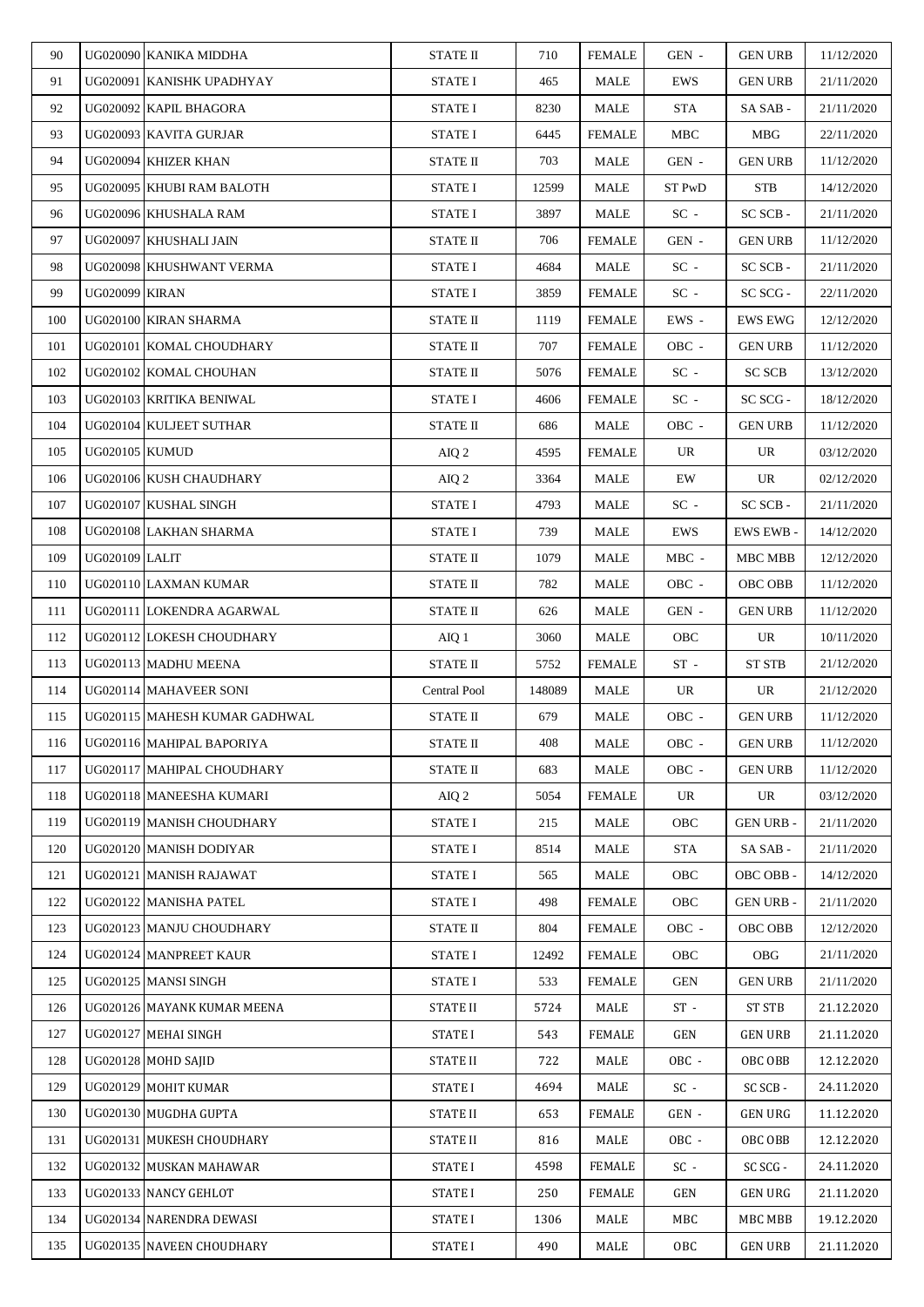| 136 |                        | UG020136 NAVEEN KHAJANCHI             | <b>STATE I</b>  | 447    | MALE          | <b>GEN</b>    | <b>GEN URB</b>   | 21.11.2020 |
|-----|------------------------|---------------------------------------|-----------------|--------|---------------|---------------|------------------|------------|
| 137 |                        | UG020137 NAVEEN KUMAR                 | <b>STATE II</b> | 5060   | MALE          | $SC -$        | <b>SC SCB</b>    | 14/12/2020 |
| 138 |                        | UG020138 NAVEEN SHARMA                | <b>STATE II</b> | 860    | MALE          | EWS -         | <b>EWS EWB</b>   | 12/12/2020 |
| 139 |                        | UG020139 NEHA DELWAL                  | STATE II        | 5529   | <b>FEMALE</b> | $ST -$        | ST STG           | 13/12/2020 |
| 140 |                        | UG020140 NIHARIKA CHOUDHARY           | <b>STATE II</b> | 711    | <b>FEMALE</b> | OBC -         | <b>GEN URB</b>   | 11/12/2020 |
| 141 |                        | UG020141 NIHARIKA MEENA               | <b>STATE I</b>  | 8659   | <b>FEMALE</b> | <b>STA</b>    | SA SAG -         | 21/11/2020 |
| 142 |                        | UG020142 NIKHIL MITTAL                | AIQ 2           | 4049   | MALE          | EW            | UR               | 04/12/2020 |
| 143 | <b>UG020143 NIKITA</b> |                                       | <b>STATE I</b>  | 629    | FEMALE        | OBC           | OBC OBB          | 21/11/2020 |
| 144 |                        | UG020144 NIKITA BALOTIYA              | STATE I         | 3985   | <b>FEMALE</b> | $SC -$        | SC SCG -         | 21/11/2020 |
| 145 |                        | UG020145 NIKITA SARAWAG               | <b>STATE II</b> | 810    | <b>FEMALE</b> | OBC -         | OBC OBB          | 12/12/2020 |
| 146 |                        | UG020146 NISHANT SINGHAL              | <b>STATE I</b>  | 635    | MALE          | <b>EWS</b>    | <b>EWS EWB</b>   | 14/12/2020 |
| 147 | <b>UG020147 PALAK</b>  |                                       | <b>STATE II</b> | 701    | <b>FEMALE</b> | OBC -         | <b>GEN URB</b>   | 11/12/2020 |
| 148 |                        | UG020148 PALAK CHAHAR                 | <b>STATE II</b> | 612    | <b>FEMALE</b> | GEN -         | <b>GEN URG</b>   | 11/12/2020 |
| 149 |                        | UG020149 PARMAR MANTHAN               | <b>STATE I</b>  | 4423   | MALE          | $SC -$        | SC SCB-          | 16/12/2020 |
| 150 |                        | UG020150 PARTH DHABHAI                | <b>STATE I</b>  | 1560   | MALE          | MBC           | MBC MBB          | 21/11/2020 |
| 151 |                        | UG020151 PAVAN KUMAR                  | <b>STATE I</b>  | 579    | MALE          | OBC           | OBC OBB          | 23/11/2020 |
| 152 | <b>UG020152 PAWAN</b>  |                                       | <b>STATE I</b>  | 622    | MALE          | OBC           | <b>OBC OBB</b>   | 24/11/2020 |
| 153 |                        | UG020153 PAWAN AGARWAL                | STATE I         | 543    | MALE          | EWS           | <b>GEN URB</b>   | 21/11/2020 |
| 154 |                        | UG020154 PIYUSH ISHRAN                | STATE II        | 718    | MALE          | OBC -         | <b>GEN URB</b>   | 11/12/2020 |
| 155 |                        | UG020155 PIYUSH KHARADI               | <b>STATE I</b>  | 8560   | MALE          | ${\rm ST}$    | SA SAB -         | 23/11/2020 |
| 156 | UG020156 POOJA         |                                       | AIQ 1           | 198866 | <b>FEMALE</b> | OBC PwD       | UR PH            | 11/11/2020 |
| 157 |                        | UG020157 POOJA MEENA                  | AIQ 1           | 38086  | <b>FEMALE</b> | <b>ST</b>     | <b>ST</b>        | 12/11/2020 |
| 158 |                        | UG020158 POONAM CHAND                 | STATE I         | 4338   | MALE          | $SC -$        | SC SCB-          | 23/11/2020 |
| 159 |                        | UG020159 PRANJALI GUPTA               | <b>STATE II</b> | 642    | <b>FEMALE</b> | EWS -         | <b>GEN URG</b>   | 11/12/2020 |
| 160 |                        | UG020160 PRATAP GARASIYA              | <b>STATE I</b>  | 8375   | MALE          | STA           | SA SAB-          | 21/11/2020 |
| 161 |                        | UG020161 PRATIBHA CHOUDHARY           | STATE II        | 673    | <b>FEMALE</b> | GEN -         | <b>GEN URG</b>   | 11/12/2020 |
| 162 |                        | UG020162 PRATYUSH GOYAL               | STATE I         | 360    | MALE          | GEN           | <b>GEN URB</b>   | 21/11/2020 |
| 163 |                        | UG020163 PRAVEEN CHAUHAN              | AIQ 1           | 320039 | <b>MALE</b>   | <b>SC PwD</b> | SC PH            | 10/11/2020 |
| 164 |                        | UG020164 PRAVIN KUMAR                 | <b>STATE II</b> | 777    | MALE          | OBC -         | OBC OBB          | 15/12/2020 |
| 165 | <b>UG020165 PREETI</b> |                                       | <b>STATE II</b> | 685    | <b>FEMALE</b> | OBC EXS6 -    | <b>GEN URB</b>   | 11/12/2020 |
| 166 |                        | UG020166 PREETI DAYAMA                | <b>STATE I</b>  | 1773   | <b>FEMALE</b> | <b>MBC</b>    | MBC MBG          | 21/11/2020 |
| 167 |                        | UG020167 PRITI KUMARI                 | STATE II        | 739    | FEMALE        | OBC -         | OBC OBG          | 11/12/2020 |
| 168 |                        | UG020168 PRIYA SONI                   | <b>STATE I</b>  | 478    | <b>FEMALE</b> | OBC           | <b>GEN URB</b>   | 21/11/2020 |
| 169 |                        | UG020169 PRIYANKA D/O MULA RAM GURJAR | <b>STATE I</b>  | 1768   | <b>FEMALE</b> | MBC           | MBC MBG          | 21/11/2020 |
| 170 |                        | UG020170 PRIYANKA D/O PABURAM         | <b>STATE I</b>  | 509    | <b>FEMALE</b> | OBC           | <b>GEN URB</b>   | 21/11/2020 |
| 171 |                        | UG020171 PRIYANKA D/O SAHI RAM        | STATE II        | 670    | <b>FEMALE</b> | OBC -         | <b>GEN URG</b>   | 11/12/2020 |
| 172 | UG020172               | PRIYANSHU SHERAWAT                    | <b>STATE I</b>  | 639    | MALE          | OBC -         | OBC OBB-         | 14/12/2020 |
| 173 |                        | UG020173 PUNEET SHARMA                | STATE I         | 931    | MALE          | EWS -         | <b>EWS EWB-</b>  | 21/11/2020 |
| 174 |                        | UG020174 PURUSHOTTAM KUMAWAT          | <b>STATE I</b>  | 560    | MALE          | OBC -         | OBC OBB-         | 14/12/2020 |
| 175 |                        | UG020175 RACHIT BUDANIA               | <b>STATE II</b> | 787    | MALE          | OBC -         | OBC OBB          | 11/12/2020 |
| 176 |                        | UG020176 RADHE SHYAM                  | <b>STATE I</b>  | 704    | MALE          | EWS           | <b>EWS EWB-</b>  | 21/11/2020 |
| 177 |                        | UG020177 RAHUL JANAGAL                | <b>STATE I</b>  | 4787   | MALE          | $SC -$        | SC SCB-          | 21/12/2020 |
| 178 |                        | UG020178 RAHUL VERMA                  | <b>STATE I</b>  | 4899   | MALE          | SC            | SC SCB -         | 21/11/2020 |
| 179 |                        | UG020179 RAJVEER SINGH RATHORE        | <b>STATE I</b>  | 381    | MALE          | GEN -         | <b>GEN URB -</b> | 23/11/2020 |
| 180 |                        | UG020180 RAKESH MOHAN MEENA           | <b>STATE I</b>  | 46057  | MALE          | $ST -$        | ST STB -         | 21/11/2020 |
| 181 |                        | UG020181 RAKESH PARIHAR               | <b>STATE I</b>  | 4085   | MALE          | $SC -$        | SC SCB -         | 21/11/2020 |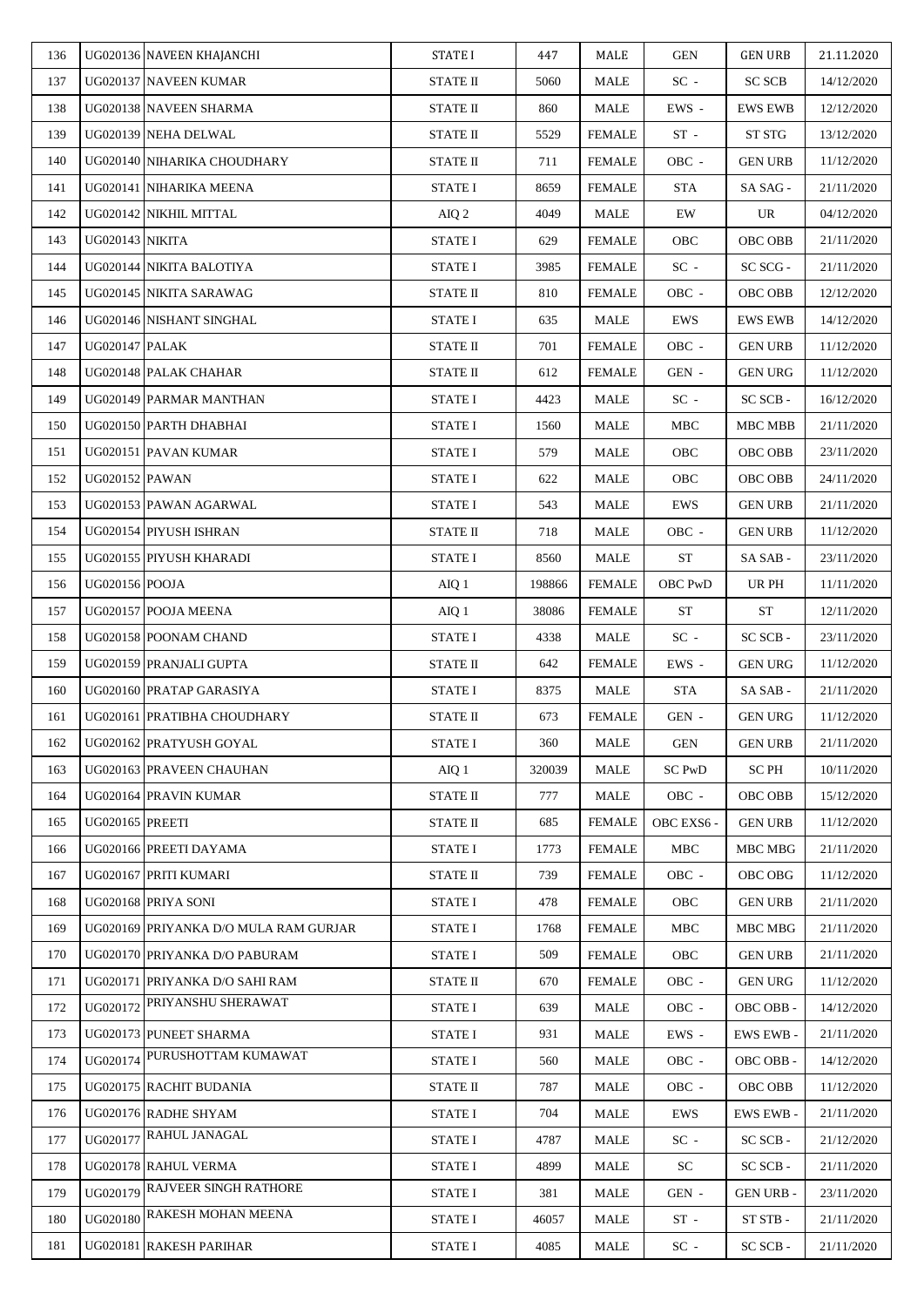| 183<br>UG020183 RAVI PRATAP<br>UR PH<br>AIQ 2<br>379295<br>MALE<br>SC PwD<br>04/12/2020<br>184<br>UG020184 RISHABH SHRIMALI<br><b>STATE I</b><br>EWS -<br>21/11/2020<br>826<br>MALE<br><b>EWS EWB-</b><br>185<br>UG020185 RISHI SHARMA<br>STATE II<br>EWS -<br>1037<br>MALE<br><b>EWS EWB</b><br>21/12/2020<br>UG020186 RIYA SINGH<br><b>SC</b><br><b>SC</b><br>186<br>37548<br><b>FEMALE</b><br>05/12/2020<br>AIQ 2<br>187<br>UG020187 RONAK KHANDELWAL<br><b>STATE II</b><br>GEN -<br><b>GEN URB</b><br>643<br>MALE<br>13/12/2020<br>UG020188 RUDRAKSH VIJAY<br>188<br><b>STATE II</b><br>592<br>MALE<br>GEN -<br><b>GEN URB</b><br>11/12/2020<br>UG020189 SAGAR BISHNOI<br>OBC -<br>189<br>STATE II<br>773<br>MALE<br><b>OBC OBB</b><br>11/12/2020<br>UG020190 SAGAR CHOUDHARY<br><b>STATE I</b><br>190<br>4748<br>MALE<br>OBC -<br>OBC OBB -<br>21/11/2020<br>UG020191 SAHDEV BITHU<br><b>STATE II</b><br>191<br>757<br>MALE<br>OBC -<br>OBC OBB<br>11/12/2020<br>192<br><b>UG020192 SAHIL</b><br>MALE<br>UR<br>AIQ 2<br>3771<br><b>OBC</b><br>03/12/2020<br>193<br>UG020193 SAKHI BAHETI<br><b>STATE II</b><br><b>FEMALE</b><br>GEN -<br><b>GEN URB</b><br>675<br>11/12/2020<br>UG020194 SAKSHI MAAN<br>OBC -<br>194<br>STATE II<br>750<br><b>FEMALE</b><br>OBC OBG<br>11/12/2020<br>UG020195 SAKSHI NENVAYA<br>$SC -$<br><b>SC SCB</b><br>195<br>STATE II<br>5085<br><b>FEMALE</b><br>13/12/2020<br>196<br>UG020196 SAMEEKSHA PRAJAPATI<br><b>STATE II</b><br>272<br><b>FEMALE</b><br>OBC -<br><b>GEN URG</b><br>11/12/2020<br>197<br>UG020197 SANDEEP KUMAR<br>11/12/2020<br>STATE II<br>717<br>MALE<br>OBC -<br><b>GEN URB</b><br>198<br><b>STATE II</b><br><b>MALE</b><br>GEN -<br>UG020198 SANJAY KUMAR PATEL<br>711<br><b>GEN URB</b><br>11/12/2020<br>199<br><b>UG020199 SAPNA</b><br>21/12/2020<br><b>STATE II</b><br>OBC -<br>OBC OBG<br>752<br><b>FEMALE</b><br>UG020200 SAPNA MEENA<br>$ST -$<br>ST STG<br>200<br>STATE II<br>5428<br>FEMALE<br>14/12/2020<br>201<br>UG020201 SARA JEENGAR<br><b>SC SCB</b><br><b>STATE II</b><br>5116<br><b>FEMALE</b><br>$SC -$<br>13/12/2020<br>202<br>UG020202 SARANSH MAHOLIYA<br>STATE II<br>5094<br>MALE<br>$SC -$<br><b>SC SCB</b><br>13/12/2020<br>203<br>UG020203 SARITA KASOTIYA<br>SC <sub>1</sub><br>SC SCG -<br>21/11/2020<br><b>STATE I</b><br>4612<br>MALE<br>204<br><b>UG020204 SAROJ</b><br>STATE II<br>720<br>OBC -<br>OBC OBG<br>FEMALE<br>11/12/2020<br><b>STATE I</b><br><b>MALE</b><br>EWS<br>205<br>UG020205 SAURABH SINGHAL<br>530<br><b>GEN URB</b><br>21/11/2020<br>UG020206 SAVITRI KUMARI<br><b>STATE II</b><br><b>FEMALE</b><br>OBC -<br><b>GEN URB</b><br>206<br>697<br>11/12/2020<br>207<br>UG020207 SEEMA CHOUDHARY<br>OBC<br><b>STATE I</b><br>506<br><b>FEMALE</b><br><b>GEN URB</b><br>16/12/2020<br>208<br>UG020208 SEEMA KUMARI BISHNOI<br>STATE II<br>276<br><b>FEMALE</b><br>OBC -<br><b>GEN URG</b><br>11/12/2020<br>UG020209 SHANELLE SAXENA<br>209<br>4861<br><b>FEMALE</b><br>UR<br>04/12/2020<br>AIQ 2<br>UR<br>210<br>19/12/2020<br>UG020210 SHANKARA RAM<br><b>STATE I</b><br>1472<br>MALE<br>MBC<br>MBC MBB<br>UG020211 SHAURYA SWAMI<br>440<br>211<br><b>STATE I</b><br>MALE<br>GEN<br><b>GEN URB</b><br>21/11/2020<br>212<br>UG020212 SHIVAM GARG<br>4884<br>MALE<br>UR<br>UR<br>04/12/2020<br>AIQ 2<br>UG020213 SHIVAM SONI<br>213<br>STATE II<br>MALE<br>OBC -<br><b>GEN URB</b><br>11/12/2020<br>655<br>UG020214 SHIVANI JHA<br>214<br><b>STATE II</b><br><b>OBC OBB</b><br>12/12/2020<br>803<br><b>FEMALE</b><br>OBC -<br>UG020215 SHIVRAJ SINGH RATHORE<br>215<br><b>STATE I</b><br><b>MALE</b><br><b>GEN URB</b><br>21/11/2020<br>559<br>GEN<br>$\operatorname{ST}$<br>UG020216 SHOBHIT MEENA<br><b>ST</b><br>216<br>12/11/2020<br>AIQ 1<br>40009<br>MALE<br><b>UG020217 SIMRAN</b><br><b>STATE II</b><br><b>FEMALE</b><br>OBC -<br>OBC OBG<br>217<br>728<br>11/12/2020<br>218<br>UG020218 SNEHA BANSAL<br>21/11/2020<br><b>STATE I</b><br>402<br><b>GEN URG</b><br><b>FEMALE</b><br>EWS<br>UG020219 SONIYA AGARWAL<br><b>GEN URG</b><br>21/11/2020<br>219<br><b>STATE I</b><br>428<br>FEMALE<br>GEN<br>220<br>UG020220 SUHANI GUPTA<br><b>STATE I</b><br>472<br><b>FEMALE</b><br>GEN<br><b>GEN URG</b><br>21/11/2020<br>UG020221 SUJANA RAM<br><b>STATE II</b><br>221<br>699<br>MALE<br>OBC -<br><b>GEN URB</b><br>11/12/2020<br>UG020222 SUMITRA BALAN<br>SC<br>222<br>AIQ 1<br>19682<br>FEMALE<br>SC<br>12/11/2020<br>223<br>UG020223 SUNIL JANI<br><b>STATE II</b><br>GEN PwD -<br>12/12/2020<br>12845<br>MALE<br><b>GEN URB</b><br>224<br>UG020224 SURAJ SHARMA<br><b>STATE I</b><br>541<br>MALE<br>GEN<br><b>GEN URB</b><br>21/11/2020<br>225<br>UG020225 SUSHMA KUMARI<br>STATE II<br>4993<br>$SC -$<br>SC SCG<br>13/12/2020<br>FEMALE<br>UG020226 TANU JAIN<br>226<br>AIQ 1<br>2763<br><b>FEMALE</b><br>UR<br>UR<br>10/11/2020<br>227<br>UG020227 TANUJA<br><b>SC SCB</b><br>14/12/2020<br>STATE II<br>5105<br><b>FEMALE</b><br>$SC -$ | 182 | UG020182 RAMESH KUMAR JYANI | <b>STATE II</b> | 744 | MALE | OBC - | OBC OBB | 11/12/2020 |
|--------------------------------------------------------------------------------------------------------------------------------------------------------------------------------------------------------------------------------------------------------------------------------------------------------------------------------------------------------------------------------------------------------------------------------------------------------------------------------------------------------------------------------------------------------------------------------------------------------------------------------------------------------------------------------------------------------------------------------------------------------------------------------------------------------------------------------------------------------------------------------------------------------------------------------------------------------------------------------------------------------------------------------------------------------------------------------------------------------------------------------------------------------------------------------------------------------------------------------------------------------------------------------------------------------------------------------------------------------------------------------------------------------------------------------------------------------------------------------------------------------------------------------------------------------------------------------------------------------------------------------------------------------------------------------------------------------------------------------------------------------------------------------------------------------------------------------------------------------------------------------------------------------------------------------------------------------------------------------------------------------------------------------------------------------------------------------------------------------------------------------------------------------------------------------------------------------------------------------------------------------------------------------------------------------------------------------------------------------------------------------------------------------------------------------------------------------------------------------------------------------------------------------------------------------------------------------------------------------------------------------------------------------------------------------------------------------------------------------------------------------------------------------------------------------------------------------------------------------------------------------------------------------------------------------------------------------------------------------------------------------------------------------------------------------------------------------------------------------------------------------------------------------------------------------------------------------------------------------------------------------------------------------------------------------------------------------------------------------------------------------------------------------------------------------------------------------------------------------------------------------------------------------------------------------------------------------------------------------------------------------------------------------------------------------------------------------------------------------------------------------------------------------------------------------------------------------------------------------------------------------------------------------------------------------------------------------------------------------------------------------------------------------------------------------------------------------------------------------------------------------------------------------------------------------------------------------------------------------------------------------------------------------------------------------------------------------------------------------------------------------------------------------------------------------------------------------------------------------------------------------------------------------------------------------------------------------------------------------------------------------------------------------------------------------------------------------------------------------------------------------------------------------------------------------------------------------------------------------------------------------------------------------------------------------------------------------|-----|-----------------------------|-----------------|-----|------|-------|---------|------------|
|                                                                                                                                                                                                                                                                                                                                                                                                                                                                                                                                                                                                                                                                                                                                                                                                                                                                                                                                                                                                                                                                                                                                                                                                                                                                                                                                                                                                                                                                                                                                                                                                                                                                                                                                                                                                                                                                                                                                                                                                                                                                                                                                                                                                                                                                                                                                                                                                                                                                                                                                                                                                                                                                                                                                                                                                                                                                                                                                                                                                                                                                                                                                                                                                                                                                                                                                                                                                                                                                                                                                                                                                                                                                                                                                                                                                                                                                                                                                                                                                                                                                                                                                                                                                                                                                                                                                                                                                                                                                                                                                                                                                                                                                                                                                                                                                                                                                                                                                                        |     |                             |                 |     |      |       |         |            |
|                                                                                                                                                                                                                                                                                                                                                                                                                                                                                                                                                                                                                                                                                                                                                                                                                                                                                                                                                                                                                                                                                                                                                                                                                                                                                                                                                                                                                                                                                                                                                                                                                                                                                                                                                                                                                                                                                                                                                                                                                                                                                                                                                                                                                                                                                                                                                                                                                                                                                                                                                                                                                                                                                                                                                                                                                                                                                                                                                                                                                                                                                                                                                                                                                                                                                                                                                                                                                                                                                                                                                                                                                                                                                                                                                                                                                                                                                                                                                                                                                                                                                                                                                                                                                                                                                                                                                                                                                                                                                                                                                                                                                                                                                                                                                                                                                                                                                                                                                        |     |                             |                 |     |      |       |         |            |
|                                                                                                                                                                                                                                                                                                                                                                                                                                                                                                                                                                                                                                                                                                                                                                                                                                                                                                                                                                                                                                                                                                                                                                                                                                                                                                                                                                                                                                                                                                                                                                                                                                                                                                                                                                                                                                                                                                                                                                                                                                                                                                                                                                                                                                                                                                                                                                                                                                                                                                                                                                                                                                                                                                                                                                                                                                                                                                                                                                                                                                                                                                                                                                                                                                                                                                                                                                                                                                                                                                                                                                                                                                                                                                                                                                                                                                                                                                                                                                                                                                                                                                                                                                                                                                                                                                                                                                                                                                                                                                                                                                                                                                                                                                                                                                                                                                                                                                                                                        |     |                             |                 |     |      |       |         |            |
|                                                                                                                                                                                                                                                                                                                                                                                                                                                                                                                                                                                                                                                                                                                                                                                                                                                                                                                                                                                                                                                                                                                                                                                                                                                                                                                                                                                                                                                                                                                                                                                                                                                                                                                                                                                                                                                                                                                                                                                                                                                                                                                                                                                                                                                                                                                                                                                                                                                                                                                                                                                                                                                                                                                                                                                                                                                                                                                                                                                                                                                                                                                                                                                                                                                                                                                                                                                                                                                                                                                                                                                                                                                                                                                                                                                                                                                                                                                                                                                                                                                                                                                                                                                                                                                                                                                                                                                                                                                                                                                                                                                                                                                                                                                                                                                                                                                                                                                                                        |     |                             |                 |     |      |       |         |            |
|                                                                                                                                                                                                                                                                                                                                                                                                                                                                                                                                                                                                                                                                                                                                                                                                                                                                                                                                                                                                                                                                                                                                                                                                                                                                                                                                                                                                                                                                                                                                                                                                                                                                                                                                                                                                                                                                                                                                                                                                                                                                                                                                                                                                                                                                                                                                                                                                                                                                                                                                                                                                                                                                                                                                                                                                                                                                                                                                                                                                                                                                                                                                                                                                                                                                                                                                                                                                                                                                                                                                                                                                                                                                                                                                                                                                                                                                                                                                                                                                                                                                                                                                                                                                                                                                                                                                                                                                                                                                                                                                                                                                                                                                                                                                                                                                                                                                                                                                                        |     |                             |                 |     |      |       |         |            |
|                                                                                                                                                                                                                                                                                                                                                                                                                                                                                                                                                                                                                                                                                                                                                                                                                                                                                                                                                                                                                                                                                                                                                                                                                                                                                                                                                                                                                                                                                                                                                                                                                                                                                                                                                                                                                                                                                                                                                                                                                                                                                                                                                                                                                                                                                                                                                                                                                                                                                                                                                                                                                                                                                                                                                                                                                                                                                                                                                                                                                                                                                                                                                                                                                                                                                                                                                                                                                                                                                                                                                                                                                                                                                                                                                                                                                                                                                                                                                                                                                                                                                                                                                                                                                                                                                                                                                                                                                                                                                                                                                                                                                                                                                                                                                                                                                                                                                                                                                        |     |                             |                 |     |      |       |         |            |
|                                                                                                                                                                                                                                                                                                                                                                                                                                                                                                                                                                                                                                                                                                                                                                                                                                                                                                                                                                                                                                                                                                                                                                                                                                                                                                                                                                                                                                                                                                                                                                                                                                                                                                                                                                                                                                                                                                                                                                                                                                                                                                                                                                                                                                                                                                                                                                                                                                                                                                                                                                                                                                                                                                                                                                                                                                                                                                                                                                                                                                                                                                                                                                                                                                                                                                                                                                                                                                                                                                                                                                                                                                                                                                                                                                                                                                                                                                                                                                                                                                                                                                                                                                                                                                                                                                                                                                                                                                                                                                                                                                                                                                                                                                                                                                                                                                                                                                                                                        |     |                             |                 |     |      |       |         |            |
|                                                                                                                                                                                                                                                                                                                                                                                                                                                                                                                                                                                                                                                                                                                                                                                                                                                                                                                                                                                                                                                                                                                                                                                                                                                                                                                                                                                                                                                                                                                                                                                                                                                                                                                                                                                                                                                                                                                                                                                                                                                                                                                                                                                                                                                                                                                                                                                                                                                                                                                                                                                                                                                                                                                                                                                                                                                                                                                                                                                                                                                                                                                                                                                                                                                                                                                                                                                                                                                                                                                                                                                                                                                                                                                                                                                                                                                                                                                                                                                                                                                                                                                                                                                                                                                                                                                                                                                                                                                                                                                                                                                                                                                                                                                                                                                                                                                                                                                                                        |     |                             |                 |     |      |       |         |            |
|                                                                                                                                                                                                                                                                                                                                                                                                                                                                                                                                                                                                                                                                                                                                                                                                                                                                                                                                                                                                                                                                                                                                                                                                                                                                                                                                                                                                                                                                                                                                                                                                                                                                                                                                                                                                                                                                                                                                                                                                                                                                                                                                                                                                                                                                                                                                                                                                                                                                                                                                                                                                                                                                                                                                                                                                                                                                                                                                                                                                                                                                                                                                                                                                                                                                                                                                                                                                                                                                                                                                                                                                                                                                                                                                                                                                                                                                                                                                                                                                                                                                                                                                                                                                                                                                                                                                                                                                                                                                                                                                                                                                                                                                                                                                                                                                                                                                                                                                                        |     |                             |                 |     |      |       |         |            |
|                                                                                                                                                                                                                                                                                                                                                                                                                                                                                                                                                                                                                                                                                                                                                                                                                                                                                                                                                                                                                                                                                                                                                                                                                                                                                                                                                                                                                                                                                                                                                                                                                                                                                                                                                                                                                                                                                                                                                                                                                                                                                                                                                                                                                                                                                                                                                                                                                                                                                                                                                                                                                                                                                                                                                                                                                                                                                                                                                                                                                                                                                                                                                                                                                                                                                                                                                                                                                                                                                                                                                                                                                                                                                                                                                                                                                                                                                                                                                                                                                                                                                                                                                                                                                                                                                                                                                                                                                                                                                                                                                                                                                                                                                                                                                                                                                                                                                                                                                        |     |                             |                 |     |      |       |         |            |
|                                                                                                                                                                                                                                                                                                                                                                                                                                                                                                                                                                                                                                                                                                                                                                                                                                                                                                                                                                                                                                                                                                                                                                                                                                                                                                                                                                                                                                                                                                                                                                                                                                                                                                                                                                                                                                                                                                                                                                                                                                                                                                                                                                                                                                                                                                                                                                                                                                                                                                                                                                                                                                                                                                                                                                                                                                                                                                                                                                                                                                                                                                                                                                                                                                                                                                                                                                                                                                                                                                                                                                                                                                                                                                                                                                                                                                                                                                                                                                                                                                                                                                                                                                                                                                                                                                                                                                                                                                                                                                                                                                                                                                                                                                                                                                                                                                                                                                                                                        |     |                             |                 |     |      |       |         |            |
|                                                                                                                                                                                                                                                                                                                                                                                                                                                                                                                                                                                                                                                                                                                                                                                                                                                                                                                                                                                                                                                                                                                                                                                                                                                                                                                                                                                                                                                                                                                                                                                                                                                                                                                                                                                                                                                                                                                                                                                                                                                                                                                                                                                                                                                                                                                                                                                                                                                                                                                                                                                                                                                                                                                                                                                                                                                                                                                                                                                                                                                                                                                                                                                                                                                                                                                                                                                                                                                                                                                                                                                                                                                                                                                                                                                                                                                                                                                                                                                                                                                                                                                                                                                                                                                                                                                                                                                                                                                                                                                                                                                                                                                                                                                                                                                                                                                                                                                                                        |     |                             |                 |     |      |       |         |            |
|                                                                                                                                                                                                                                                                                                                                                                                                                                                                                                                                                                                                                                                                                                                                                                                                                                                                                                                                                                                                                                                                                                                                                                                                                                                                                                                                                                                                                                                                                                                                                                                                                                                                                                                                                                                                                                                                                                                                                                                                                                                                                                                                                                                                                                                                                                                                                                                                                                                                                                                                                                                                                                                                                                                                                                                                                                                                                                                                                                                                                                                                                                                                                                                                                                                                                                                                                                                                                                                                                                                                                                                                                                                                                                                                                                                                                                                                                                                                                                                                                                                                                                                                                                                                                                                                                                                                                                                                                                                                                                                                                                                                                                                                                                                                                                                                                                                                                                                                                        |     |                             |                 |     |      |       |         |            |
|                                                                                                                                                                                                                                                                                                                                                                                                                                                                                                                                                                                                                                                                                                                                                                                                                                                                                                                                                                                                                                                                                                                                                                                                                                                                                                                                                                                                                                                                                                                                                                                                                                                                                                                                                                                                                                                                                                                                                                                                                                                                                                                                                                                                                                                                                                                                                                                                                                                                                                                                                                                                                                                                                                                                                                                                                                                                                                                                                                                                                                                                                                                                                                                                                                                                                                                                                                                                                                                                                                                                                                                                                                                                                                                                                                                                                                                                                                                                                                                                                                                                                                                                                                                                                                                                                                                                                                                                                                                                                                                                                                                                                                                                                                                                                                                                                                                                                                                                                        |     |                             |                 |     |      |       |         |            |
|                                                                                                                                                                                                                                                                                                                                                                                                                                                                                                                                                                                                                                                                                                                                                                                                                                                                                                                                                                                                                                                                                                                                                                                                                                                                                                                                                                                                                                                                                                                                                                                                                                                                                                                                                                                                                                                                                                                                                                                                                                                                                                                                                                                                                                                                                                                                                                                                                                                                                                                                                                                                                                                                                                                                                                                                                                                                                                                                                                                                                                                                                                                                                                                                                                                                                                                                                                                                                                                                                                                                                                                                                                                                                                                                                                                                                                                                                                                                                                                                                                                                                                                                                                                                                                                                                                                                                                                                                                                                                                                                                                                                                                                                                                                                                                                                                                                                                                                                                        |     |                             |                 |     |      |       |         |            |
|                                                                                                                                                                                                                                                                                                                                                                                                                                                                                                                                                                                                                                                                                                                                                                                                                                                                                                                                                                                                                                                                                                                                                                                                                                                                                                                                                                                                                                                                                                                                                                                                                                                                                                                                                                                                                                                                                                                                                                                                                                                                                                                                                                                                                                                                                                                                                                                                                                                                                                                                                                                                                                                                                                                                                                                                                                                                                                                                                                                                                                                                                                                                                                                                                                                                                                                                                                                                                                                                                                                                                                                                                                                                                                                                                                                                                                                                                                                                                                                                                                                                                                                                                                                                                                                                                                                                                                                                                                                                                                                                                                                                                                                                                                                                                                                                                                                                                                                                                        |     |                             |                 |     |      |       |         |            |
|                                                                                                                                                                                                                                                                                                                                                                                                                                                                                                                                                                                                                                                                                                                                                                                                                                                                                                                                                                                                                                                                                                                                                                                                                                                                                                                                                                                                                                                                                                                                                                                                                                                                                                                                                                                                                                                                                                                                                                                                                                                                                                                                                                                                                                                                                                                                                                                                                                                                                                                                                                                                                                                                                                                                                                                                                                                                                                                                                                                                                                                                                                                                                                                                                                                                                                                                                                                                                                                                                                                                                                                                                                                                                                                                                                                                                                                                                                                                                                                                                                                                                                                                                                                                                                                                                                                                                                                                                                                                                                                                                                                                                                                                                                                                                                                                                                                                                                                                                        |     |                             |                 |     |      |       |         |            |
|                                                                                                                                                                                                                                                                                                                                                                                                                                                                                                                                                                                                                                                                                                                                                                                                                                                                                                                                                                                                                                                                                                                                                                                                                                                                                                                                                                                                                                                                                                                                                                                                                                                                                                                                                                                                                                                                                                                                                                                                                                                                                                                                                                                                                                                                                                                                                                                                                                                                                                                                                                                                                                                                                                                                                                                                                                                                                                                                                                                                                                                                                                                                                                                                                                                                                                                                                                                                                                                                                                                                                                                                                                                                                                                                                                                                                                                                                                                                                                                                                                                                                                                                                                                                                                                                                                                                                                                                                                                                                                                                                                                                                                                                                                                                                                                                                                                                                                                                                        |     |                             |                 |     |      |       |         |            |
|                                                                                                                                                                                                                                                                                                                                                                                                                                                                                                                                                                                                                                                                                                                                                                                                                                                                                                                                                                                                                                                                                                                                                                                                                                                                                                                                                                                                                                                                                                                                                                                                                                                                                                                                                                                                                                                                                                                                                                                                                                                                                                                                                                                                                                                                                                                                                                                                                                                                                                                                                                                                                                                                                                                                                                                                                                                                                                                                                                                                                                                                                                                                                                                                                                                                                                                                                                                                                                                                                                                                                                                                                                                                                                                                                                                                                                                                                                                                                                                                                                                                                                                                                                                                                                                                                                                                                                                                                                                                                                                                                                                                                                                                                                                                                                                                                                                                                                                                                        |     |                             |                 |     |      |       |         |            |
|                                                                                                                                                                                                                                                                                                                                                                                                                                                                                                                                                                                                                                                                                                                                                                                                                                                                                                                                                                                                                                                                                                                                                                                                                                                                                                                                                                                                                                                                                                                                                                                                                                                                                                                                                                                                                                                                                                                                                                                                                                                                                                                                                                                                                                                                                                                                                                                                                                                                                                                                                                                                                                                                                                                                                                                                                                                                                                                                                                                                                                                                                                                                                                                                                                                                                                                                                                                                                                                                                                                                                                                                                                                                                                                                                                                                                                                                                                                                                                                                                                                                                                                                                                                                                                                                                                                                                                                                                                                                                                                                                                                                                                                                                                                                                                                                                                                                                                                                                        |     |                             |                 |     |      |       |         |            |
|                                                                                                                                                                                                                                                                                                                                                                                                                                                                                                                                                                                                                                                                                                                                                                                                                                                                                                                                                                                                                                                                                                                                                                                                                                                                                                                                                                                                                                                                                                                                                                                                                                                                                                                                                                                                                                                                                                                                                                                                                                                                                                                                                                                                                                                                                                                                                                                                                                                                                                                                                                                                                                                                                                                                                                                                                                                                                                                                                                                                                                                                                                                                                                                                                                                                                                                                                                                                                                                                                                                                                                                                                                                                                                                                                                                                                                                                                                                                                                                                                                                                                                                                                                                                                                                                                                                                                                                                                                                                                                                                                                                                                                                                                                                                                                                                                                                                                                                                                        |     |                             |                 |     |      |       |         |            |
|                                                                                                                                                                                                                                                                                                                                                                                                                                                                                                                                                                                                                                                                                                                                                                                                                                                                                                                                                                                                                                                                                                                                                                                                                                                                                                                                                                                                                                                                                                                                                                                                                                                                                                                                                                                                                                                                                                                                                                                                                                                                                                                                                                                                                                                                                                                                                                                                                                                                                                                                                                                                                                                                                                                                                                                                                                                                                                                                                                                                                                                                                                                                                                                                                                                                                                                                                                                                                                                                                                                                                                                                                                                                                                                                                                                                                                                                                                                                                                                                                                                                                                                                                                                                                                                                                                                                                                                                                                                                                                                                                                                                                                                                                                                                                                                                                                                                                                                                                        |     |                             |                 |     |      |       |         |            |
|                                                                                                                                                                                                                                                                                                                                                                                                                                                                                                                                                                                                                                                                                                                                                                                                                                                                                                                                                                                                                                                                                                                                                                                                                                                                                                                                                                                                                                                                                                                                                                                                                                                                                                                                                                                                                                                                                                                                                                                                                                                                                                                                                                                                                                                                                                                                                                                                                                                                                                                                                                                                                                                                                                                                                                                                                                                                                                                                                                                                                                                                                                                                                                                                                                                                                                                                                                                                                                                                                                                                                                                                                                                                                                                                                                                                                                                                                                                                                                                                                                                                                                                                                                                                                                                                                                                                                                                                                                                                                                                                                                                                                                                                                                                                                                                                                                                                                                                                                        |     |                             |                 |     |      |       |         |            |
|                                                                                                                                                                                                                                                                                                                                                                                                                                                                                                                                                                                                                                                                                                                                                                                                                                                                                                                                                                                                                                                                                                                                                                                                                                                                                                                                                                                                                                                                                                                                                                                                                                                                                                                                                                                                                                                                                                                                                                                                                                                                                                                                                                                                                                                                                                                                                                                                                                                                                                                                                                                                                                                                                                                                                                                                                                                                                                                                                                                                                                                                                                                                                                                                                                                                                                                                                                                                                                                                                                                                                                                                                                                                                                                                                                                                                                                                                                                                                                                                                                                                                                                                                                                                                                                                                                                                                                                                                                                                                                                                                                                                                                                                                                                                                                                                                                                                                                                                                        |     |                             |                 |     |      |       |         |            |
|                                                                                                                                                                                                                                                                                                                                                                                                                                                                                                                                                                                                                                                                                                                                                                                                                                                                                                                                                                                                                                                                                                                                                                                                                                                                                                                                                                                                                                                                                                                                                                                                                                                                                                                                                                                                                                                                                                                                                                                                                                                                                                                                                                                                                                                                                                                                                                                                                                                                                                                                                                                                                                                                                                                                                                                                                                                                                                                                                                                                                                                                                                                                                                                                                                                                                                                                                                                                                                                                                                                                                                                                                                                                                                                                                                                                                                                                                                                                                                                                                                                                                                                                                                                                                                                                                                                                                                                                                                                                                                                                                                                                                                                                                                                                                                                                                                                                                                                                                        |     |                             |                 |     |      |       |         |            |
|                                                                                                                                                                                                                                                                                                                                                                                                                                                                                                                                                                                                                                                                                                                                                                                                                                                                                                                                                                                                                                                                                                                                                                                                                                                                                                                                                                                                                                                                                                                                                                                                                                                                                                                                                                                                                                                                                                                                                                                                                                                                                                                                                                                                                                                                                                                                                                                                                                                                                                                                                                                                                                                                                                                                                                                                                                                                                                                                                                                                                                                                                                                                                                                                                                                                                                                                                                                                                                                                                                                                                                                                                                                                                                                                                                                                                                                                                                                                                                                                                                                                                                                                                                                                                                                                                                                                                                                                                                                                                                                                                                                                                                                                                                                                                                                                                                                                                                                                                        |     |                             |                 |     |      |       |         |            |
|                                                                                                                                                                                                                                                                                                                                                                                                                                                                                                                                                                                                                                                                                                                                                                                                                                                                                                                                                                                                                                                                                                                                                                                                                                                                                                                                                                                                                                                                                                                                                                                                                                                                                                                                                                                                                                                                                                                                                                                                                                                                                                                                                                                                                                                                                                                                                                                                                                                                                                                                                                                                                                                                                                                                                                                                                                                                                                                                                                                                                                                                                                                                                                                                                                                                                                                                                                                                                                                                                                                                                                                                                                                                                                                                                                                                                                                                                                                                                                                                                                                                                                                                                                                                                                                                                                                                                                                                                                                                                                                                                                                                                                                                                                                                                                                                                                                                                                                                                        |     |                             |                 |     |      |       |         |            |
|                                                                                                                                                                                                                                                                                                                                                                                                                                                                                                                                                                                                                                                                                                                                                                                                                                                                                                                                                                                                                                                                                                                                                                                                                                                                                                                                                                                                                                                                                                                                                                                                                                                                                                                                                                                                                                                                                                                                                                                                                                                                                                                                                                                                                                                                                                                                                                                                                                                                                                                                                                                                                                                                                                                                                                                                                                                                                                                                                                                                                                                                                                                                                                                                                                                                                                                                                                                                                                                                                                                                                                                                                                                                                                                                                                                                                                                                                                                                                                                                                                                                                                                                                                                                                                                                                                                                                                                                                                                                                                                                                                                                                                                                                                                                                                                                                                                                                                                                                        |     |                             |                 |     |      |       |         |            |
|                                                                                                                                                                                                                                                                                                                                                                                                                                                                                                                                                                                                                                                                                                                                                                                                                                                                                                                                                                                                                                                                                                                                                                                                                                                                                                                                                                                                                                                                                                                                                                                                                                                                                                                                                                                                                                                                                                                                                                                                                                                                                                                                                                                                                                                                                                                                                                                                                                                                                                                                                                                                                                                                                                                                                                                                                                                                                                                                                                                                                                                                                                                                                                                                                                                                                                                                                                                                                                                                                                                                                                                                                                                                                                                                                                                                                                                                                                                                                                                                                                                                                                                                                                                                                                                                                                                                                                                                                                                                                                                                                                                                                                                                                                                                                                                                                                                                                                                                                        |     |                             |                 |     |      |       |         |            |
|                                                                                                                                                                                                                                                                                                                                                                                                                                                                                                                                                                                                                                                                                                                                                                                                                                                                                                                                                                                                                                                                                                                                                                                                                                                                                                                                                                                                                                                                                                                                                                                                                                                                                                                                                                                                                                                                                                                                                                                                                                                                                                                                                                                                                                                                                                                                                                                                                                                                                                                                                                                                                                                                                                                                                                                                                                                                                                                                                                                                                                                                                                                                                                                                                                                                                                                                                                                                                                                                                                                                                                                                                                                                                                                                                                                                                                                                                                                                                                                                                                                                                                                                                                                                                                                                                                                                                                                                                                                                                                                                                                                                                                                                                                                                                                                                                                                                                                                                                        |     |                             |                 |     |      |       |         |            |
|                                                                                                                                                                                                                                                                                                                                                                                                                                                                                                                                                                                                                                                                                                                                                                                                                                                                                                                                                                                                                                                                                                                                                                                                                                                                                                                                                                                                                                                                                                                                                                                                                                                                                                                                                                                                                                                                                                                                                                                                                                                                                                                                                                                                                                                                                                                                                                                                                                                                                                                                                                                                                                                                                                                                                                                                                                                                                                                                                                                                                                                                                                                                                                                                                                                                                                                                                                                                                                                                                                                                                                                                                                                                                                                                                                                                                                                                                                                                                                                                                                                                                                                                                                                                                                                                                                                                                                                                                                                                                                                                                                                                                                                                                                                                                                                                                                                                                                                                                        |     |                             |                 |     |      |       |         |            |
|                                                                                                                                                                                                                                                                                                                                                                                                                                                                                                                                                                                                                                                                                                                                                                                                                                                                                                                                                                                                                                                                                                                                                                                                                                                                                                                                                                                                                                                                                                                                                                                                                                                                                                                                                                                                                                                                                                                                                                                                                                                                                                                                                                                                                                                                                                                                                                                                                                                                                                                                                                                                                                                                                                                                                                                                                                                                                                                                                                                                                                                                                                                                                                                                                                                                                                                                                                                                                                                                                                                                                                                                                                                                                                                                                                                                                                                                                                                                                                                                                                                                                                                                                                                                                                                                                                                                                                                                                                                                                                                                                                                                                                                                                                                                                                                                                                                                                                                                                        |     |                             |                 |     |      |       |         |            |
|                                                                                                                                                                                                                                                                                                                                                                                                                                                                                                                                                                                                                                                                                                                                                                                                                                                                                                                                                                                                                                                                                                                                                                                                                                                                                                                                                                                                                                                                                                                                                                                                                                                                                                                                                                                                                                                                                                                                                                                                                                                                                                                                                                                                                                                                                                                                                                                                                                                                                                                                                                                                                                                                                                                                                                                                                                                                                                                                                                                                                                                                                                                                                                                                                                                                                                                                                                                                                                                                                                                                                                                                                                                                                                                                                                                                                                                                                                                                                                                                                                                                                                                                                                                                                                                                                                                                                                                                                                                                                                                                                                                                                                                                                                                                                                                                                                                                                                                                                        |     |                             |                 |     |      |       |         |            |
|                                                                                                                                                                                                                                                                                                                                                                                                                                                                                                                                                                                                                                                                                                                                                                                                                                                                                                                                                                                                                                                                                                                                                                                                                                                                                                                                                                                                                                                                                                                                                                                                                                                                                                                                                                                                                                                                                                                                                                                                                                                                                                                                                                                                                                                                                                                                                                                                                                                                                                                                                                                                                                                                                                                                                                                                                                                                                                                                                                                                                                                                                                                                                                                                                                                                                                                                                                                                                                                                                                                                                                                                                                                                                                                                                                                                                                                                                                                                                                                                                                                                                                                                                                                                                                                                                                                                                                                                                                                                                                                                                                                                                                                                                                                                                                                                                                                                                                                                                        |     |                             |                 |     |      |       |         |            |
|                                                                                                                                                                                                                                                                                                                                                                                                                                                                                                                                                                                                                                                                                                                                                                                                                                                                                                                                                                                                                                                                                                                                                                                                                                                                                                                                                                                                                                                                                                                                                                                                                                                                                                                                                                                                                                                                                                                                                                                                                                                                                                                                                                                                                                                                                                                                                                                                                                                                                                                                                                                                                                                                                                                                                                                                                                                                                                                                                                                                                                                                                                                                                                                                                                                                                                                                                                                                                                                                                                                                                                                                                                                                                                                                                                                                                                                                                                                                                                                                                                                                                                                                                                                                                                                                                                                                                                                                                                                                                                                                                                                                                                                                                                                                                                                                                                                                                                                                                        |     |                             |                 |     |      |       |         |            |
|                                                                                                                                                                                                                                                                                                                                                                                                                                                                                                                                                                                                                                                                                                                                                                                                                                                                                                                                                                                                                                                                                                                                                                                                                                                                                                                                                                                                                                                                                                                                                                                                                                                                                                                                                                                                                                                                                                                                                                                                                                                                                                                                                                                                                                                                                                                                                                                                                                                                                                                                                                                                                                                                                                                                                                                                                                                                                                                                                                                                                                                                                                                                                                                                                                                                                                                                                                                                                                                                                                                                                                                                                                                                                                                                                                                                                                                                                                                                                                                                                                                                                                                                                                                                                                                                                                                                                                                                                                                                                                                                                                                                                                                                                                                                                                                                                                                                                                                                                        |     |                             |                 |     |      |       |         |            |
|                                                                                                                                                                                                                                                                                                                                                                                                                                                                                                                                                                                                                                                                                                                                                                                                                                                                                                                                                                                                                                                                                                                                                                                                                                                                                                                                                                                                                                                                                                                                                                                                                                                                                                                                                                                                                                                                                                                                                                                                                                                                                                                                                                                                                                                                                                                                                                                                                                                                                                                                                                                                                                                                                                                                                                                                                                                                                                                                                                                                                                                                                                                                                                                                                                                                                                                                                                                                                                                                                                                                                                                                                                                                                                                                                                                                                                                                                                                                                                                                                                                                                                                                                                                                                                                                                                                                                                                                                                                                                                                                                                                                                                                                                                                                                                                                                                                                                                                                                        |     |                             |                 |     |      |       |         |            |
|                                                                                                                                                                                                                                                                                                                                                                                                                                                                                                                                                                                                                                                                                                                                                                                                                                                                                                                                                                                                                                                                                                                                                                                                                                                                                                                                                                                                                                                                                                                                                                                                                                                                                                                                                                                                                                                                                                                                                                                                                                                                                                                                                                                                                                                                                                                                                                                                                                                                                                                                                                                                                                                                                                                                                                                                                                                                                                                                                                                                                                                                                                                                                                                                                                                                                                                                                                                                                                                                                                                                                                                                                                                                                                                                                                                                                                                                                                                                                                                                                                                                                                                                                                                                                                                                                                                                                                                                                                                                                                                                                                                                                                                                                                                                                                                                                                                                                                                                                        |     |                             |                 |     |      |       |         |            |
|                                                                                                                                                                                                                                                                                                                                                                                                                                                                                                                                                                                                                                                                                                                                                                                                                                                                                                                                                                                                                                                                                                                                                                                                                                                                                                                                                                                                                                                                                                                                                                                                                                                                                                                                                                                                                                                                                                                                                                                                                                                                                                                                                                                                                                                                                                                                                                                                                                                                                                                                                                                                                                                                                                                                                                                                                                                                                                                                                                                                                                                                                                                                                                                                                                                                                                                                                                                                                                                                                                                                                                                                                                                                                                                                                                                                                                                                                                                                                                                                                                                                                                                                                                                                                                                                                                                                                                                                                                                                                                                                                                                                                                                                                                                                                                                                                                                                                                                                                        |     |                             |                 |     |      |       |         |            |
|                                                                                                                                                                                                                                                                                                                                                                                                                                                                                                                                                                                                                                                                                                                                                                                                                                                                                                                                                                                                                                                                                                                                                                                                                                                                                                                                                                                                                                                                                                                                                                                                                                                                                                                                                                                                                                                                                                                                                                                                                                                                                                                                                                                                                                                                                                                                                                                                                                                                                                                                                                                                                                                                                                                                                                                                                                                                                                                                                                                                                                                                                                                                                                                                                                                                                                                                                                                                                                                                                                                                                                                                                                                                                                                                                                                                                                                                                                                                                                                                                                                                                                                                                                                                                                                                                                                                                                                                                                                                                                                                                                                                                                                                                                                                                                                                                                                                                                                                                        |     |                             |                 |     |      |       |         |            |
|                                                                                                                                                                                                                                                                                                                                                                                                                                                                                                                                                                                                                                                                                                                                                                                                                                                                                                                                                                                                                                                                                                                                                                                                                                                                                                                                                                                                                                                                                                                                                                                                                                                                                                                                                                                                                                                                                                                                                                                                                                                                                                                                                                                                                                                                                                                                                                                                                                                                                                                                                                                                                                                                                                                                                                                                                                                                                                                                                                                                                                                                                                                                                                                                                                                                                                                                                                                                                                                                                                                                                                                                                                                                                                                                                                                                                                                                                                                                                                                                                                                                                                                                                                                                                                                                                                                                                                                                                                                                                                                                                                                                                                                                                                                                                                                                                                                                                                                                                        |     |                             |                 |     |      |       |         |            |
|                                                                                                                                                                                                                                                                                                                                                                                                                                                                                                                                                                                                                                                                                                                                                                                                                                                                                                                                                                                                                                                                                                                                                                                                                                                                                                                                                                                                                                                                                                                                                                                                                                                                                                                                                                                                                                                                                                                                                                                                                                                                                                                                                                                                                                                                                                                                                                                                                                                                                                                                                                                                                                                                                                                                                                                                                                                                                                                                                                                                                                                                                                                                                                                                                                                                                                                                                                                                                                                                                                                                                                                                                                                                                                                                                                                                                                                                                                                                                                                                                                                                                                                                                                                                                                                                                                                                                                                                                                                                                                                                                                                                                                                                                                                                                                                                                                                                                                                                                        |     |                             |                 |     |      |       |         |            |
|                                                                                                                                                                                                                                                                                                                                                                                                                                                                                                                                                                                                                                                                                                                                                                                                                                                                                                                                                                                                                                                                                                                                                                                                                                                                                                                                                                                                                                                                                                                                                                                                                                                                                                                                                                                                                                                                                                                                                                                                                                                                                                                                                                                                                                                                                                                                                                                                                                                                                                                                                                                                                                                                                                                                                                                                                                                                                                                                                                                                                                                                                                                                                                                                                                                                                                                                                                                                                                                                                                                                                                                                                                                                                                                                                                                                                                                                                                                                                                                                                                                                                                                                                                                                                                                                                                                                                                                                                                                                                                                                                                                                                                                                                                                                                                                                                                                                                                                                                        |     |                             |                 |     |      |       |         |            |
|                                                                                                                                                                                                                                                                                                                                                                                                                                                                                                                                                                                                                                                                                                                                                                                                                                                                                                                                                                                                                                                                                                                                                                                                                                                                                                                                                                                                                                                                                                                                                                                                                                                                                                                                                                                                                                                                                                                                                                                                                                                                                                                                                                                                                                                                                                                                                                                                                                                                                                                                                                                                                                                                                                                                                                                                                                                                                                                                                                                                                                                                                                                                                                                                                                                                                                                                                                                                                                                                                                                                                                                                                                                                                                                                                                                                                                                                                                                                                                                                                                                                                                                                                                                                                                                                                                                                                                                                                                                                                                                                                                                                                                                                                                                                                                                                                                                                                                                                                        |     |                             |                 |     |      |       |         |            |
|                                                                                                                                                                                                                                                                                                                                                                                                                                                                                                                                                                                                                                                                                                                                                                                                                                                                                                                                                                                                                                                                                                                                                                                                                                                                                                                                                                                                                                                                                                                                                                                                                                                                                                                                                                                                                                                                                                                                                                                                                                                                                                                                                                                                                                                                                                                                                                                                                                                                                                                                                                                                                                                                                                                                                                                                                                                                                                                                                                                                                                                                                                                                                                                                                                                                                                                                                                                                                                                                                                                                                                                                                                                                                                                                                                                                                                                                                                                                                                                                                                                                                                                                                                                                                                                                                                                                                                                                                                                                                                                                                                                                                                                                                                                                                                                                                                                                                                                                                        |     |                             |                 |     |      |       |         |            |